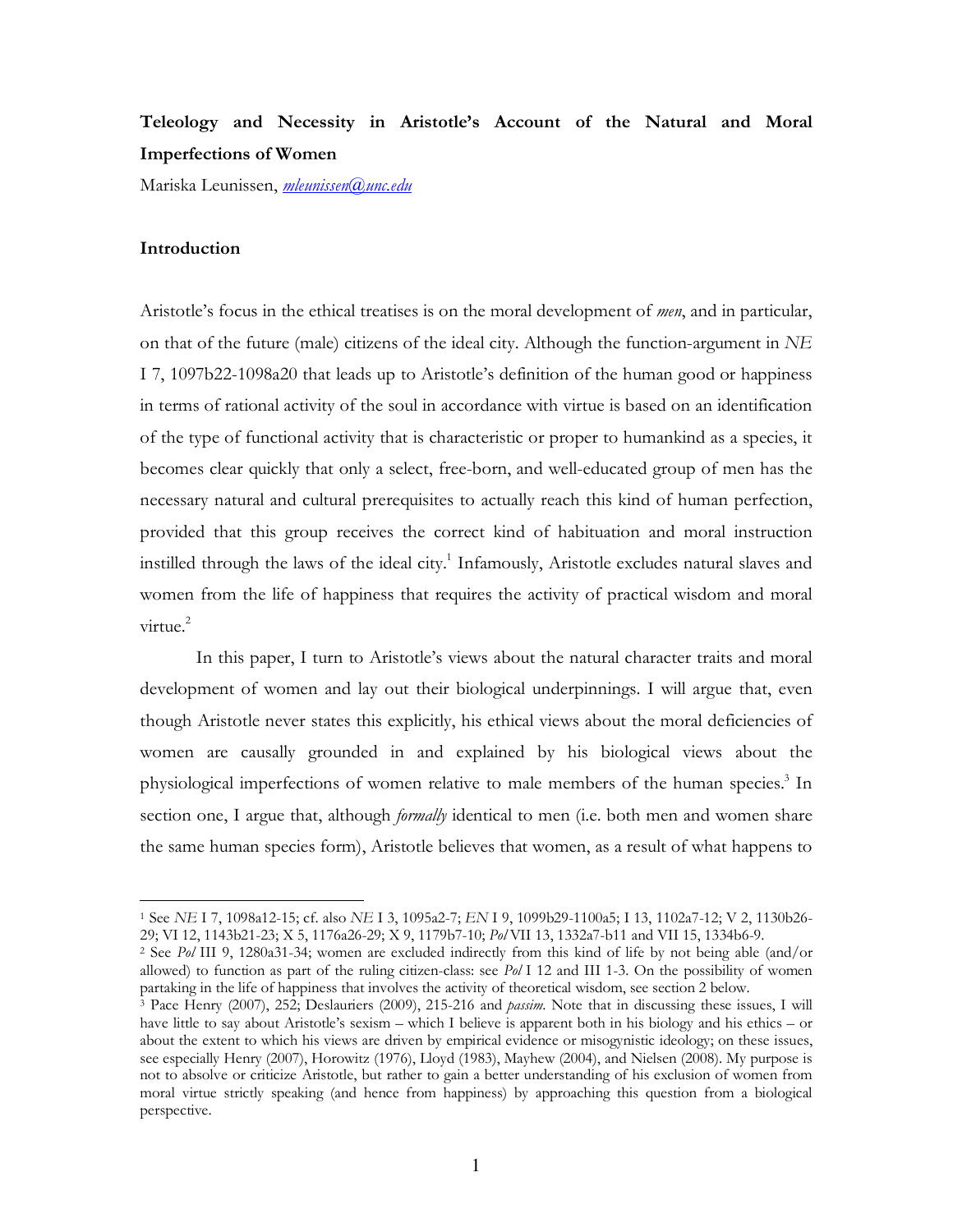them under the influence of material necessity during embryogenesis, are imperfect members of the human species due to their colder *material* nature, which has repercussions for their ability – not to perform human functions as such, but to perform them *well* and therefore to acquire virtue and to perfect their human nature in a moral sense. Next, in section two, I explain the connection between the colder material nature of women, produced by material necessity, and their particular natural character traits as discussed in Aristotle's biological treatises, and offer an account of how because of this particular character profile women end up with the 'virtues of assistants' and as naturally being ruled by men, as Aristotle claims in his *Politics*. And finally, in section three, I discuss the two most prominent moral deficiencies of women, namely the 'lack of authority' of their deliberative capacity and their weakness of will, and explain how these flaws are also likely grounded in their materially imperfect natural physiology.

## 1 The generation of women and their biological imperfection relative to men

In order to understand the biological differences between men and women – some of which will be relevant for their moral development, or at least so I will argue below – we need to turn to Aristotle's account of reproduction and sexual differentiation.

Reproduction is according to Aristotle a natural teleological process that involves the transmission of the species form from parent to offspring and that has as its end the (eternal) replication of the species, and thereby, ultimately, the participation in the eternal and the divine in the only way possible for mortal beings (see  $DA$  II 4, 415a27-b7).<sup>4</sup> In some (but not all) animals – and these include humans – reproduction takes place through sexually differentiated parents, where each parent supplies its own principle(s) of reproduction: the male supplies the form and the source of movement (in the form of potentials for form and form-transmitting motions imparted into the female, usually via his semen), while the female supplies the matter (in the form of her menses which already possess the species form in

<sup>4</sup> I have benefitted from both Henry (2007), who argues convincingly that sexual reproduction does not have as its proper teleological end the production of male offspring, and Nielsen (2008), from whom I borrow my own version of her 'degrees of perfection'-model according to which the female does not realize the species form to a lesser degree of perfection as Nielsen thinks, but is rather less able to perform some or all of the species characteristic capacities due to a difference in material nature.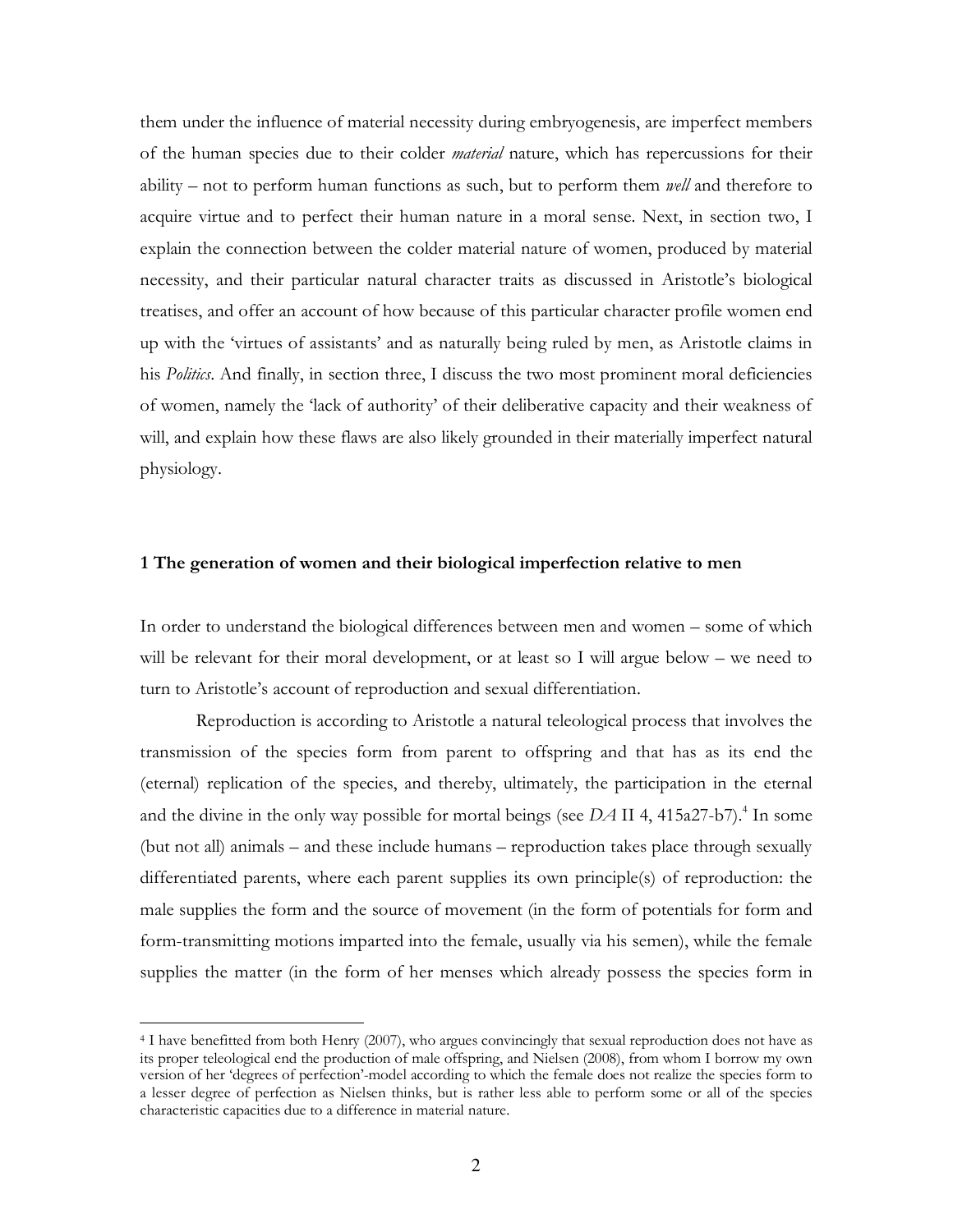potentiality). Now, even though in sexually differentiated animals the end of reproduction similarly lies in the production of viable offspring of the same species (or, more specifically, of the replication of their species form in another living being that also has the capacity to successfully engage in reproduction), and hence not in the production of *male* offspring per se, Aristotle holds that in these cases reproduction is 'most natural' (GA IV 3, 768a21: μάλιστα ... πέφυχεν) when the male principle is able to 'dominate' and is able to transmit the species form into the matter in exactly the same way as it is realized in him. As a consequent of this, reproduction in sexually differentiated animals is deemed to be most natural when reproduction results in *male* offspring that resembles its father in all his formal aspects, because in that case only will the male principle have succeeded in transmitting its own particular and distinctive form ( $GA$  IV 3, 767b15-23 and 768a21-28).<sup>5</sup>

In this way, Aristotle characterizes the birth of male offspring that is identical to its male parent as a form of success  $-$  i.e. as a natural teleological process running its natural course.<sup>6</sup> He does so not because sexual reproduction intrinsically aims at the production of male offspring,<sup>7</sup> but because the offspring that results when the process remains undisturbed is a perfect formal replica of what already has that identical form in actuality, which 'happens' to be' the father – i.e. a *male* individual of the same species. On the other hand, Aristotle characterizes the birth and existence of female offspring (or even of male offspring resembling its female parent) as forms of imperfections or deviations from the replication of form, and explains their occurrence as the result of failures of the male principle to dominate the female menses and of material disturbances of the natural teleological process ( $GA$  IV 3, 767b7-13 and 769b3-13; GA IV 4, 770b16-17; cf. GA II 6, 743a29-32 and HA VIII 2, 589b29-590a11).<sup>8</sup> For with regard to whatever capacity the male principle does not succeed in leading the female menses to its own proper form (that is, to the species form in the way *that it is realized in him*), the developing embryo ends up with a deficiency, the most important of which is the incapacity to concoct *sperma*. As a result of this latter incapacity, the embryo

<sup>&</sup>lt;sup>5</sup> For Aristotle the causal factors involved in sexual differentiation are the same as the ones involved in familial resemblances.

<sup>&</sup>lt;sup>6</sup> Cf. Freudenthal (2002), 24.

<sup>&</sup>lt;sup>7</sup> Pace Nielsen (2008), 377-380 and Witt (1988).

<sup>&</sup>lt;sup>8</sup> Cf. Aristotle's explanation of the dysfunctional eyes of moles in terms of a deformity that happens during generation in HA I 9, 491b27-34 and HA IV 8, 533a11-12 (ώς έν τη γενέσει πηρουμένης της φύσεως) and his characterization of them as 'imperfect' in HAI 9, 491b27: & teles and DA III 1, 425a9-11.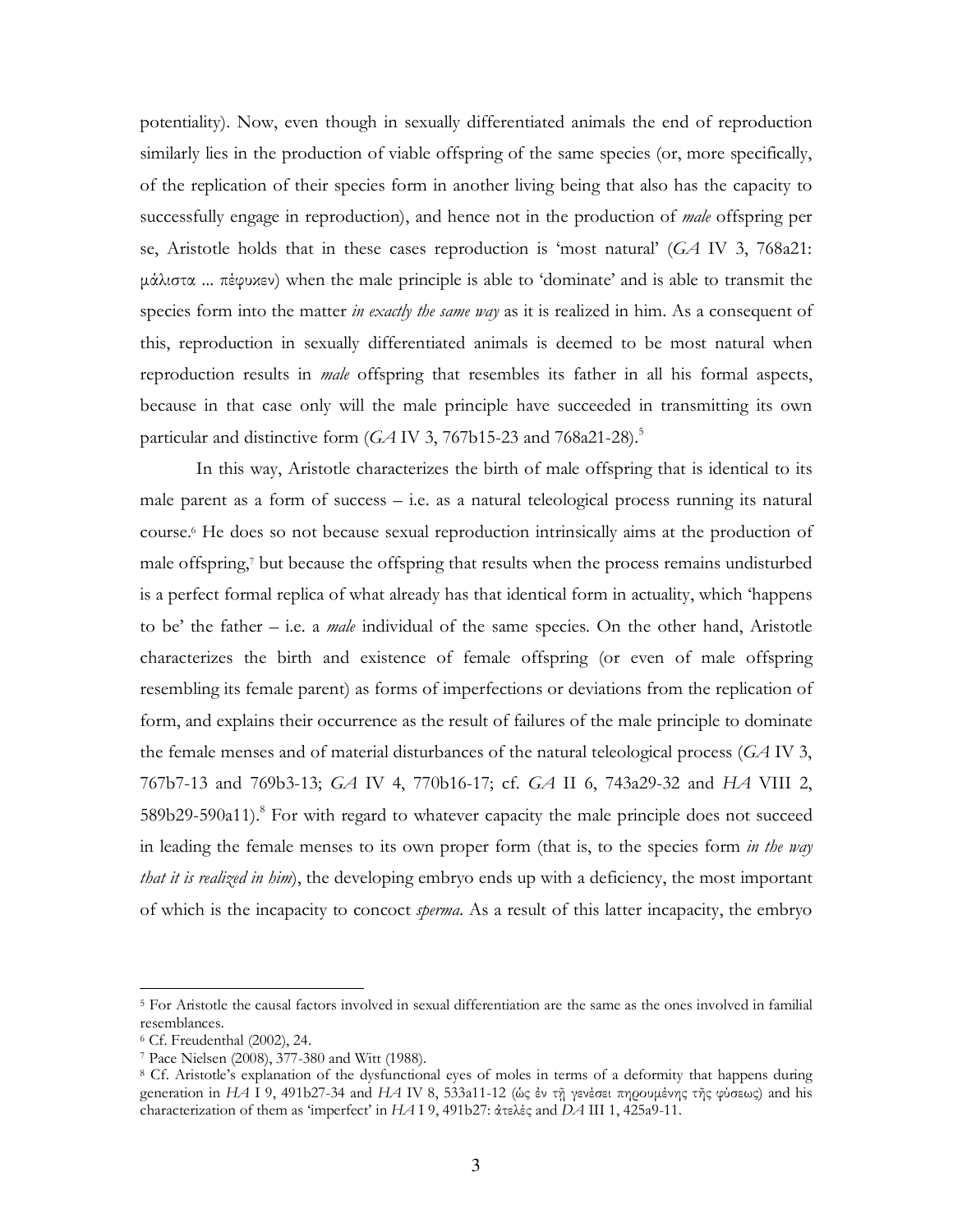develops female reproductive organs and hence becomes anatomically speaking female  $(GA)$ IV 1, 766a22-28; GA IV 3, 767b22-23 and 768a2-11).

The evaluative language that Aristotle uses in his depiction of the processes that lead to the generation of female offspring – especially in contrast to the language used to describe the process that results in male offspring – makes it clear that he not only thinks that one process is more natural than the other, but also that one outcome is better than the other, namely that it is somehow better to be born a male rather than a female. For humans this means that, even if the process of human reproduction aims at the production of another (viable, physically complete, etc.) human being regardless of its sex, men are somehow taken to be better (or more natural, more perfect etc.) instantiations of the human species form than women are.

Before clarifying in what sense exactly men are supposed to be better instantiations of the human species form than women are, let me first stress that of course the existence of women – and of female animals in general – does serve a teleological end and is good according to Aristotle. For even though the existence of females (or of sexually differentiated kinds more generally) is not, strictly speaking, conditionally necessary for the sake of animal reproduction (since it is possible  $-$  as some animals in fact do  $-$  to reproduce without the species being sexually differentiated), given that, of material necessity, females do come to be, nature uses them for the better  $(GA \amalg 1, 731b18-732a11)$ , especially at 731b22-23: διά τὸ βέλτιον and 732a5: βέλτιον). In other words, the teleological function women and females serve is secondary to the material necessity of them 'already' coming to be.<sup>10</sup> Metaphorically speaking, formal natures 'allow' for the existence of females and hence of sexually differentiated kinds, because, as Aristotle explains, it is always better for a better principle to be separated from a worse one, and therefore, where possible and so far as possible, formal natures always separate them (cf. *Cael II 8*, 290a29–35). In this case, by allowing kinds to be sexually differentiated – which is possible in those animals that perceive and possess the capacity of locomotion – nature is able to separate the better and more

<sup>&</sup>lt;sup>9</sup> On the role of material necessity in causing the generation of women and of other deformed kinds, see Witt  $(2012), 103-104.$ 

<sup>&</sup>lt;sup>10</sup> The existence of women is thus not a matter of primary teleology, but rather of secondary teleology: see Leunissen (2010) on this distinction. For the principle that nature always does everything because it is necessary (and hence on my reading a case of primary teleology) or because it is better (and hence on my reading a case of secondary teleology), see GA I 4, 717a11-21. And, finally, see also Aristotle's discussion of the female menses in GA II 4, 738a34-b4: like the female itself, the menses come to be of material necessity, but are then used for the good of reproduction as an instance of secondary teleology.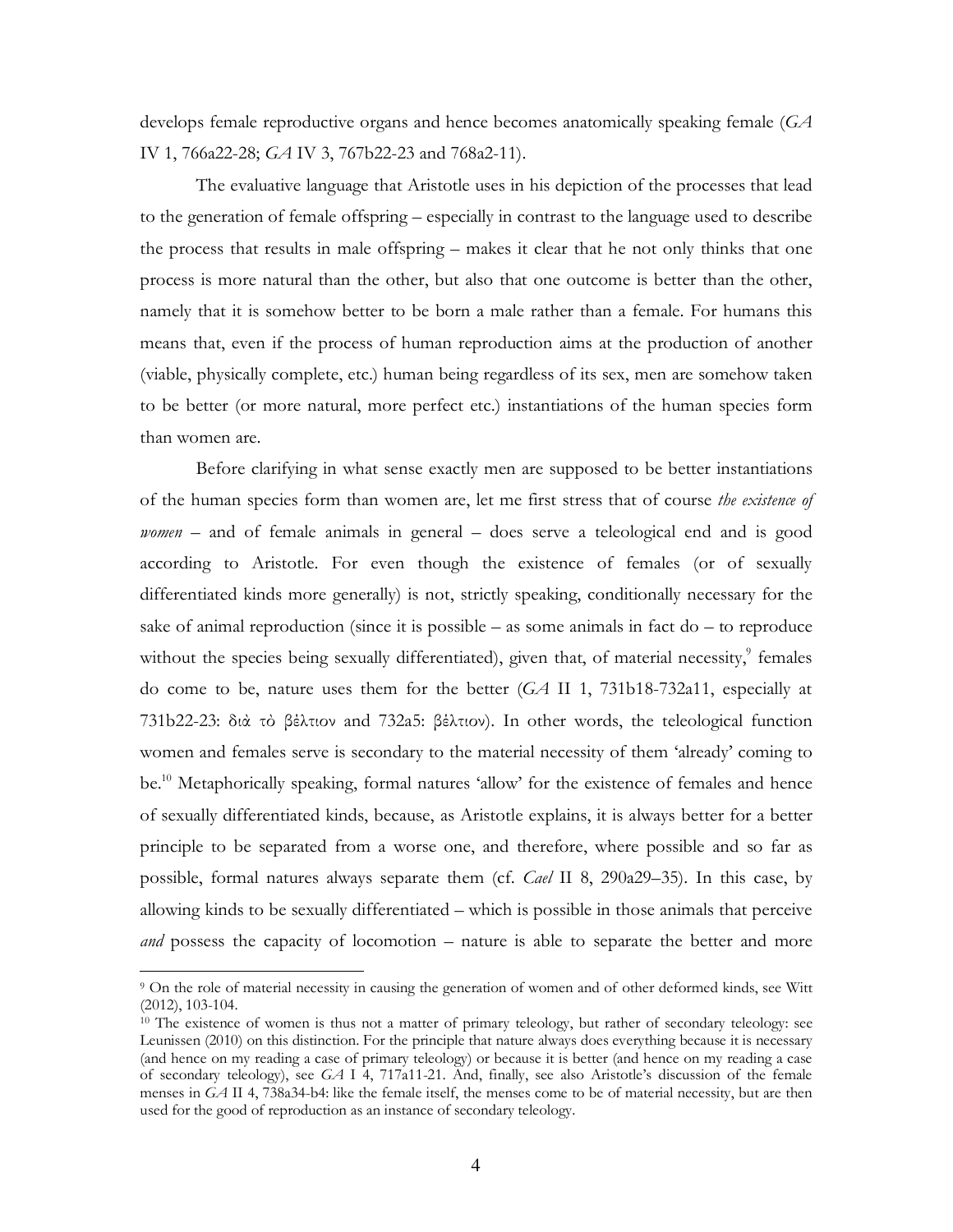divine formal-efficient cause of reproduction from the material cause of reproduction by assigning the first to the male and the second the female. However, once sexually differentiated kinds are in existence – and they always have been, for Aristotle, and always will be<sup>11</sup> – the existence of females is conditionally necessary for their preservation (GA IV 3, 767b8-10: 'the first [departure from the form that is being replicated] is that a female is born and not a male – but this is necessary in accordance with nature: for the kind that has been separated into female and male needs to be preserved...').<sup>12</sup>

The reason why Aristotle considers women  $-$  just as all female animals  $-$  to be less perfect members of their species *relative to their male counterparts*, lies ultimately in a difference of the more and the less between their respective material natures. Specifically, due to what happens to them under the influence of material necessity during embryogenesis (crudely speaking, females are less concocted and therefore less shaped in accordance with the species form as realized in the male parent), females are born with a relatively cooler material nature than is typical (or natural and ideal) for her species and this has consequences for her own capacity to concoct blood into semen. For according to Aristotle, it is the female's *incapacity* to concoct blood into semen that that defines her as female, whereas the male animal is defined positively, by his capacity to concoct blood into semen, which he possesses as a result from his relatively hotter material nature  $(GA IV 1, 765b8-17)$ :

But the male and the female are differentiated by a certain capacity and incapacity: for the one that is able to concoct and to form and to discharge semen with a principle of form is the male (...), while the one that receives it and cannot form or discharge [this kind of semen] is the female. In addition, if all concocting is accomplished via heat, then it is also necessary that among animals the males are hotter than the females.<sup>13</sup>

<sup>&</sup>lt;sup>11</sup> That is, there was never a point in time at which formal natures decided, so to speak, to make use of the differentiation that occurs between some animals in their reproduction process to create females, with the purpose of separating the two sets of principles of reproduction; the question of why there exist females pertains to nature's hypothetical design of animals. On this, see Leunissen (2010), 126

<sup>&</sup>lt;sup>12</sup> See also  $Pol$  I 2, 1252a26-28: 'those who cannot exist without each other necessarily form a couple, as male and female do for the sake of procreation...' and, perhaps,  $GAI15$ , 741b2-6: 'in as many as in which the female and the male are separated, it is impossible for the female to produce offspring to perfection (yevvav elg telog) by herself; for then the male would exist in vain, and nature does nothing in vain. For this reason the male brings to generation to perfection (έπιτελεῖ τὴν γένεσιν) in such animals.'

<sup>&</sup>lt;sup>13</sup> See also  $GA$  I 20, 728a17-21: 'and the boy resembles a woman in appearance, and the woman is like an infertile male: for it is through a certain incapacity ( $\delta \delta$  ovapiq  $\gamma \dot{\alpha}$   $\sigma$   $\tau$ ) that she is female, namely by not being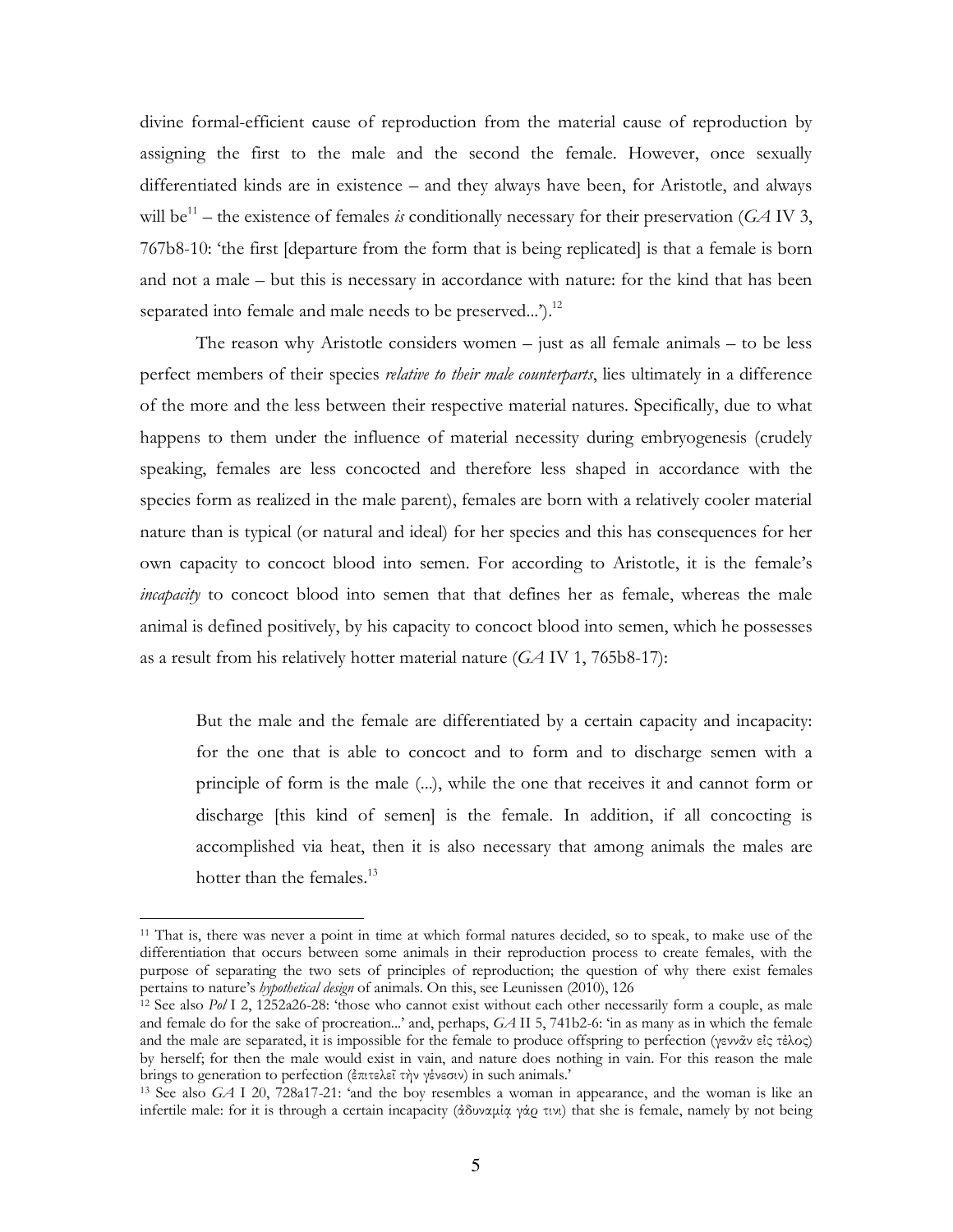It is important to stress that this incapacity to concoct blood into semen does not make females defective animals or women defective humans without qualification: the incapacity that Aristotle picks out as a differentiating factor between males and females is not in fact an absolute lack, since the female is able to concoct blood well enough for it to still serve a function in the reproduction of her species,<sup>14</sup> but it rather refers to a *lesser* ability to perform a particular capacity that others – the males – can perform better and can do so well. In other words, when Aristotle characterizes the female as being 'just like a disabled<sup>15</sup> male' (*GA* II 3, 737a27-28: τὸ γὰρ θῆλυ ὥσπερ ἄρρεν ἐστὶ πεπηρωµένον) or 'just like a natural deformation' (*GA IV 6, 775a15-16: ...* ὥσπερ ἀναπηρίαν εἶναι τὴν θηλύτητα φυσικήν), he is not characterizing her as a deficient or dysfunctionalmember of herkind as such, but he rather means that *with regard to* the capacity to concoct blood and *relative to* the degree to which her male counterpart can realize this capacity, the female is imperfect.<sup>16</sup> And as indicated above, this difference between male and female animals or men and women is not a *formal* difference: both realize the same species form and hence possess the exact same set ofsoulcapacitiesthatcharacterizesthemasthekindof(human)animaltheyare(see*GA* II 5, 741a6-9).<sup>17</sup> The difference is rather one in *material* nature (see *Meta* X 9): for what determines the difference between being able to concoct blood into semen and not being able to concoct it into semen (but only into menses) is a difference of the more and the less in the internal, natural heat of a given animal and hence in their material nature. Differences in material natures, as is well known from the biological works, can have repercussions for one's ability to perform one's functions. Thus, while women possess all the capacities that are characteristic for human beings and are capable of performing them, due to their relatively colder material nature there will be some that they will be able to perform less well than their male counterparts, including – first and foremost – the capacity to concoct blood

able (τῶ μὴδύνασθαι) to concoct the final stage of nutriment into *sperma* (...) on account of the coldness of her nature' and *GA* IV 1,766b16-18: 'The female is opposite to the male, and it is female because of the inability to concoct(τῇἀπεψίᾳ)andthecoldnessofthesanguineousnutriment.'

<sup>14</sup> Cf. Aristotle's characterization of some animals as bloodless: these animals do not, in fact, lack blood altogether, but rather possess a different kind of blood.

<sup>15</sup> I here follow Henry (2007), 254n.10 in interpreting πεπηρωµένον as implying a form of disability in this context.

<sup>16</sup> I here follow Witt (2012), 87, in interpreting disability or deformity as a 'structural, functional, and teleological notion for Aristotle.' Females are disabled and imperfect on the grounds that they do not fully or optimally develop their reproductive capacity *relative to* the standard provided by males. <sup>17</sup> See Henry (2007), 260.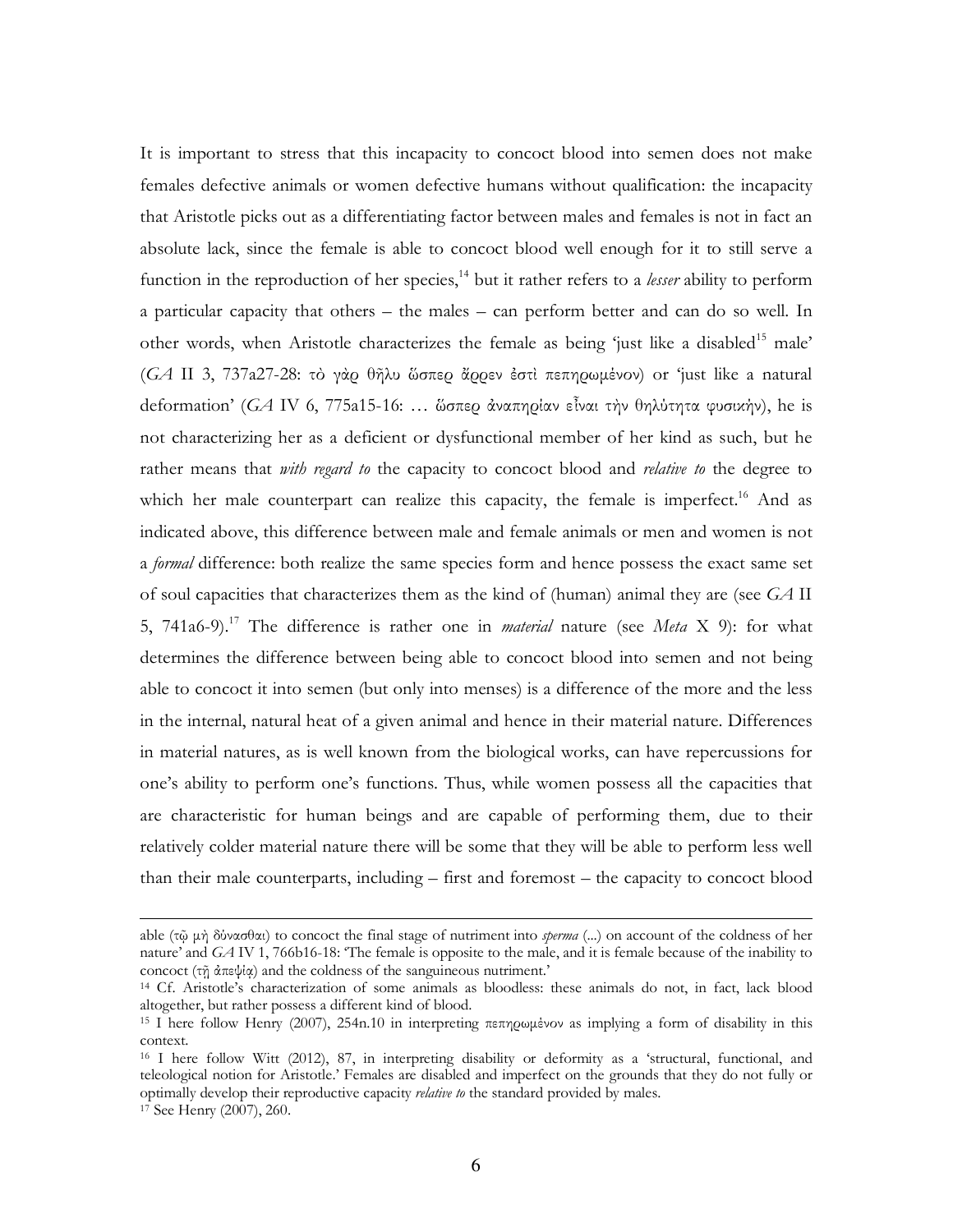into semen. In short, in virtue of having been 'cooked less' (and thus of the male principles having been defeated more during the process of reproduction) and having a colder material nature, the female is less perfect than the male in the sense that she can perform the function of concocting blood less well than him.

In the sections below, I discuss some specific examples of how the relatively colder material nature of women affects their moral development and moral status, but let me conclude this section by offering a general argument for why such a difference in material nature may matter for one's capacity to become morally virtuous and happy. Generally speaking, Aristotle conceives of moral development – and especially of the process of habituation – as a form of perfecting human nature, which involves realizing one's own nature to the fullest such that one lacks nothing with regard to one's proper virtue, whether this virtue belongs to oneself qua human or qua practitioner of a certain craft (see *Meta* V 16, 1021b14-23).<sup>18</sup> This kind of perfection of human nature evidently allows for degrees: there will be bad humans and good humans, just as there are bad flute-players and thieves and good ones, and only those who lack nothing with regard to their proper virtue and cannot be excelled in their kind are perfect. Now, in his function argument ( $NE$  I 7, 1097b22-1098a20), Aristotle identifies the proper function of humans as the activity of the rational soul in accordance with virtue (and if there are more virtues than one, in accordance with the best and most complete virtue), and consequently identifies the proper *virtue* of humans – the one that constitutes happiness  $-$  as performing this activity of the rational soul in accordance well or finely. If, for comparison's sake, we suppose that the function of a horse is to be good at galloping and at carrying its rider and at standing steadfast against enemies' (for the example, see NE II 6,1106a19-21), then it is easy to see how even small differences of the more and the less in the material nature of horses (even if formally speaking they are identical and all possess the same capacities) can make a difference for the extent to which they will be able to perform their function and hence for whether they will be able to perform this function well: for instance, those horses that have a relatively colder material nature relative to what is typical or ideal for their species will be less spirited and therefore less courageous when faced with enemies and more prone to flight, and those horses that are either too heavy or too skinny will not be able to excel at galloping. In other words, the

<sup>&</sup>lt;sup>18</sup> NE II 1, 1103a23-25; Pol VII 17, 1336b40-1337a3; Pb VII 3, 246a13-17; cf. Protrepticus, Iambl. IX 49.28-50.12.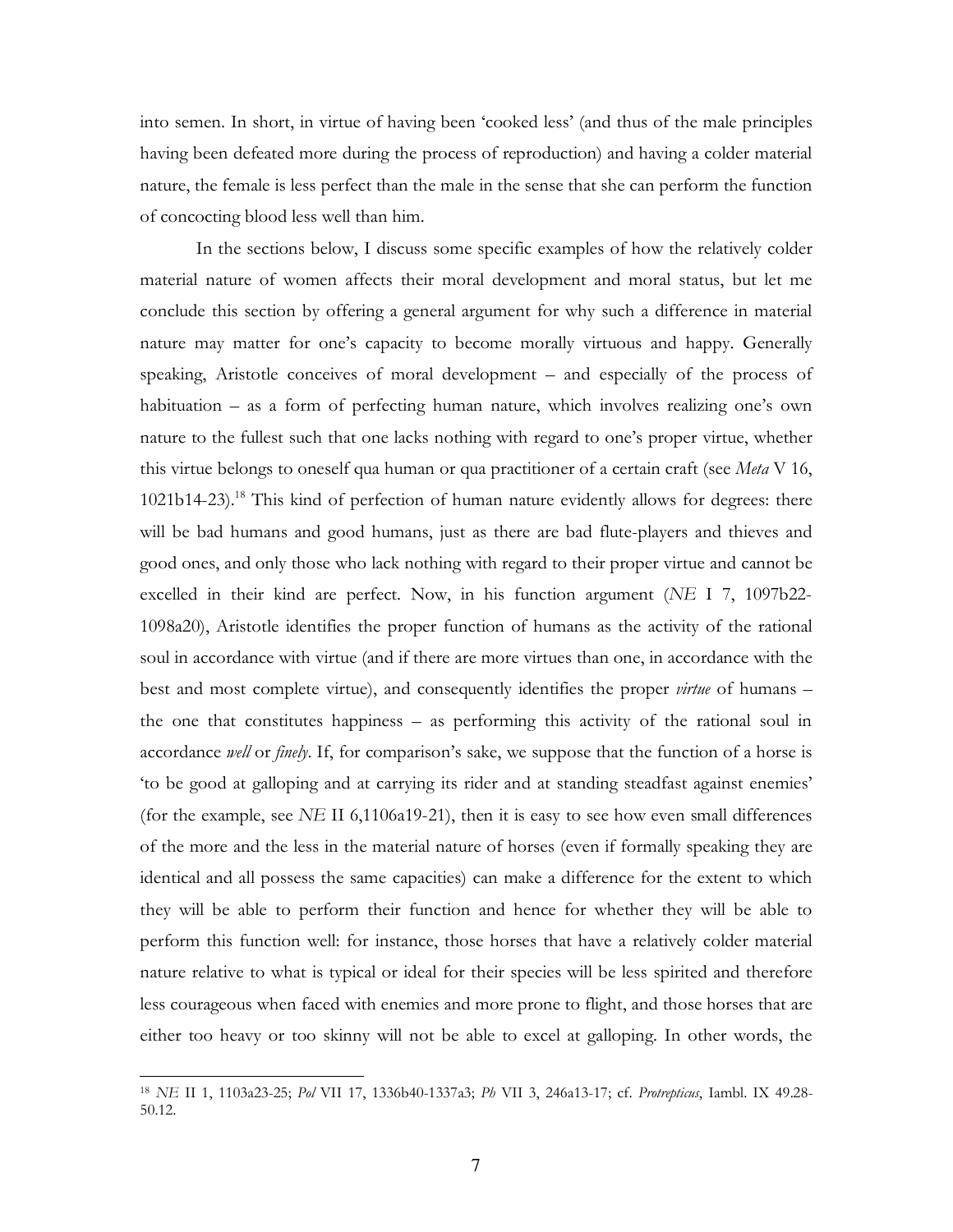material nature one has from birth might put one at a (dis)advantage relative to the achievement of one's functions, including the one that is characteristic and proper to one's species. In some cases, training or habituation might be able to correct for whatever natural imperfections one has due to one's particular material nature, but in other cases this might not be possible (cf. Aristotle's analogy between the amount of exercise it takes for a person to reach physical health in *Cael* II 12, 292b10-19: some people are naturally so far removed from health that they can never achieve it, no matter how much they exercise). And, I will further argue below, women belong to the latter class: due to their relatively speaking colder material nature, women – either always or for the most part – lack from the outset the natural prerequisites to be able to perform the relevant moral activities *well enough* to ever reach excellence or moral virtue of the kind specified in Aristotle's ethics. Sure enough, women can reach their *own* excellence or virtue (as defined relative to female humans), but it will be of a different kind from the human excellence available to (freeborn) men.

### **2 From natural character to the virtue of assistants in women**

#### *The physiological underpinnings of the natural character of women*

As we saw above, Aristotle claims that the female is defined by her incapacity to concoct blood into semen, which he attributes to her coldness or lack of internal heat relative to her male counterpart. This lack of natural heat and colder material nature has several consequences for the physiology of female animals beyond the development of female reproductive organs, which also influence how well or bad they can perform their species characteristic functions relative to their male counterparts. Among the physiological differences of the more and the less that are characteristic of female animals, there are at least two that seem to be causally connected to their natural character profile and that are therefore – at least in the case of women – also potentially important for their moral development. For presumably, even though women cannot acquire full moral virtue, just as in the case in men, the more the natural character traits of women tend towards their natural virtues and the less they pull them away from the mean in feelings and actions, the easier their habituation towards their own kind of character virtues will be.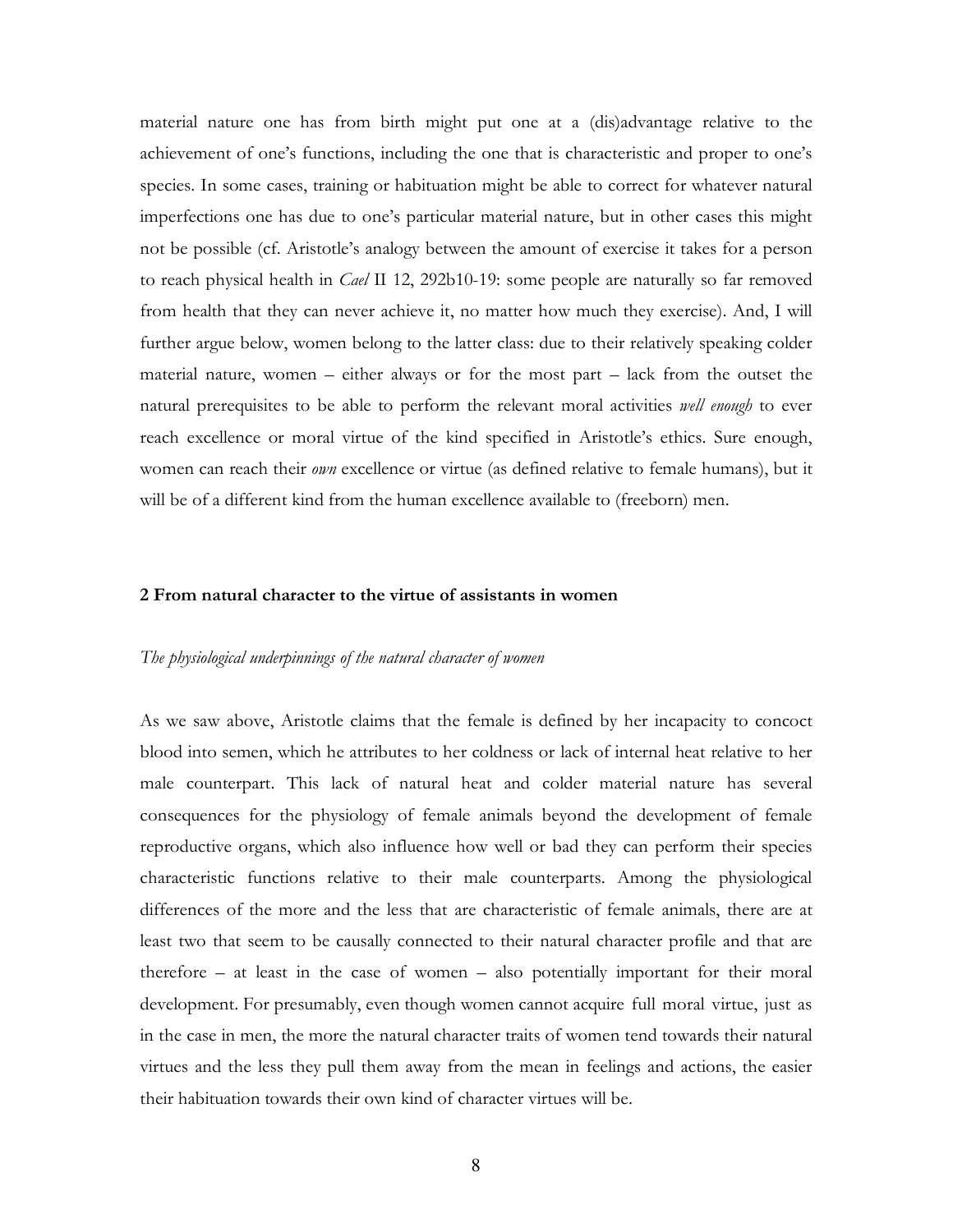The first physiological characteristic that is potentially causally connected to the natural character profile of women is that the bodies of live-bearing females tend to be smaller and weaker than that of males (see e.g. *GA* I 19, 726b30-727a1 and*HA* IV 11, 538a22-24).<sup>19</sup> This is because, as I argued above, their birth itself is a result of the developing embryo not having received the proper or 'natural' amount of concoction (*GA* IV 2, 766b28-34; cf. *GA* II 6, 743a29-32), such that 'nature departs from the type' and the female comes to be as a kind of monstrosity (*GA* IV 3, 767b5-14). This weakness, conjoined with the natural coldness of women, also explains why they take longer to develop in the womb, but reach maturity and old age sooner than men  $(GA IV 6, 775a9-16).^{20}$  In addition, women have inferior bodies because, among the live-bearing animals, women menstruate the most and thereby expel the residues that would otherwise have been used up for growth  $(GA I19,$ 727a18-25):

It is necessary to consider the same thing to be the cause also for the fact that the bulk of the bodies is smaller in the females than in the males among live-bearing animals. For only in them is there a flow of menses out [of the body], and among them this is clearest among women: for among animals, women discharge the largest amount. And this is why her paleness and non-prominent blood-vessels are always conspicuous,andwhy*the shortcoming of her body compared to men*isobvious(τὴνἔλλειψιν πρὸςτοὺςἄρρεναςἔχειτοῦσώµατοςφανεράν).

The shortcomings in the bodies of women, however, are not just restricted to their size and strength: in the *History of Animals*, Aristotle claims that in the male 'the upper and front parts' are 'better and stronger and better equipped' (κρείττω καὶ ἰσχυρότερα καὶ εὐοπλότερα), while in the female 'the parts on the back and below' are better developed, and that this pertains also to humans (*HA* IV 11, 538b2-7). This particular differentiation between the bodies of men and women is potentially relevant as a cause for differences of the more and the less

 $\overline{a}$ 

<sup>&</sup>lt;sup>19</sup> Cf. Aristotle's eugenic comments in Pol VII 16, 1335a11-17 and 1335b29-31: although Aristotle does not here explicitly connect being born female with being imperfect and weak, I believe that given his characterizations of females as such in the biological treatises suggests that that connection is certainly implied. <sup>20</sup> That is, they take longer to 'cook' and therefore to grow and to develop all the necessary bodily parts, but once born cool down more quickly during the process of aging, which is basically a process of cooling and drying. Cf. Pr X 8, 891b21-24: 'Why is it that males are for the most part larger than females? Is it because they are hotter, and this produces growth? Or is because they are complete, whereas [females] are mutilated? Or is it because the former grow to perfection over a long time, while the latter in a short [time]?'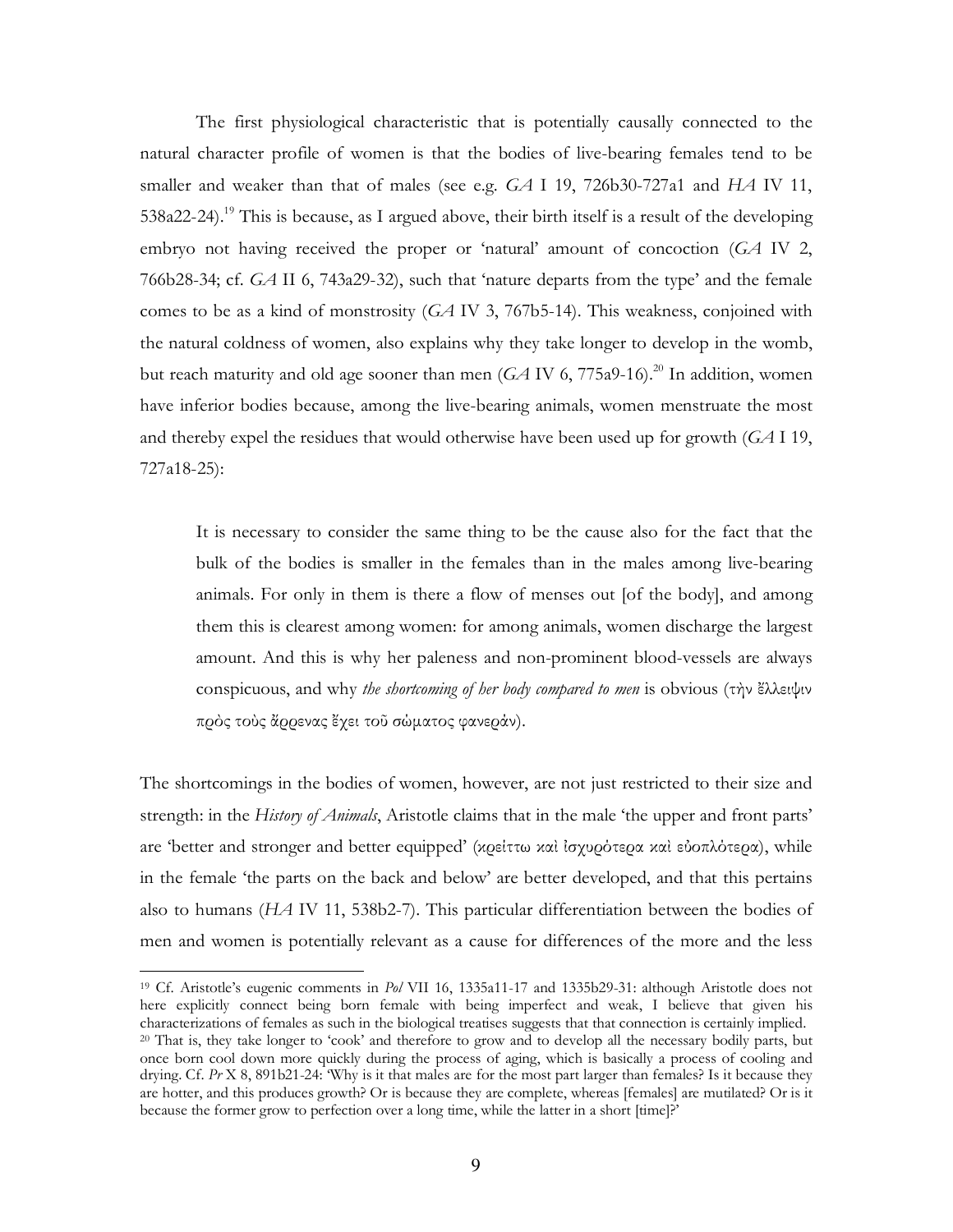between the natural character traits as they belong to men and women, as the front and upper part of the body is where most of the sense organs are located. The implication of Aristotle's remark may therefore not just be that males are better equipped in terms of defensive organs (think of horns and tusks, which are located on the front part of the head and which are typically larger or only present in males) while females are better at sitting around, but also that the sense organs in females are developed less well and are therefore functionally inferior to that of males. In other words, at least with regard to their perceptual intelligence, women may be less intelligent than men. I will return to this suggestion below and offer more evidence for Aristotle's presumed lesser perceptual intelligence of women.

The second physiological characteristic that is more explicitly causally connected to the natural character profile of women is that women – presumably also as a result of their lack of internal heat – have blood that is qualitatively different from that of men (*HA* III 19, 521a21-27):

The [blood] of females is different compared to that of males: for it is thicker and blacker (παχύτερόν τε γὰρ καὶ μελάντερόν) in females even when they are the same [as males] regarding health and age, and there is less on the surface in females, and there is a greater amount of blood on the inside. And among all female animals womankind hasthe most blood, and among animals the so-called menses are the most copious in women.

Earlier in the chapter, Aristotle had described human blood as the thinnest and purest of all animals (*HA* III 19, 521a2-3: ἔχει δὲ λεπτότατον μὲν αἷμα καὶ καθαρώτατον ἄνθρωπος), which means that it is both the moistest of all (i.e. relatively speaking, human blood is the most watery) and is the least earthy of all (i.e. relatively speaking, human blood is the least thick and fibrous). Elsewhere, Aristotle also claimed that human blood is the hottest of all animals (*De Iuv.* 19, 477a15-25), and suggested that this kind of blood type – i.e. the one that involves the hottest, moistest, and purest blood – is best (see  $PA$  II 2, 648a9). However, relative to the blood type that is characteristic for humans as a species, the blood of *female* humans exhibits a certain type of difference of the more and less. For, given the lack of internal heat that defines the female, the blood of women will be less hot than that of men (cf. *PA* II 2, 648a11-13). In addition, as can be inferred from HA III 19, 521a21-27 quoted above, it will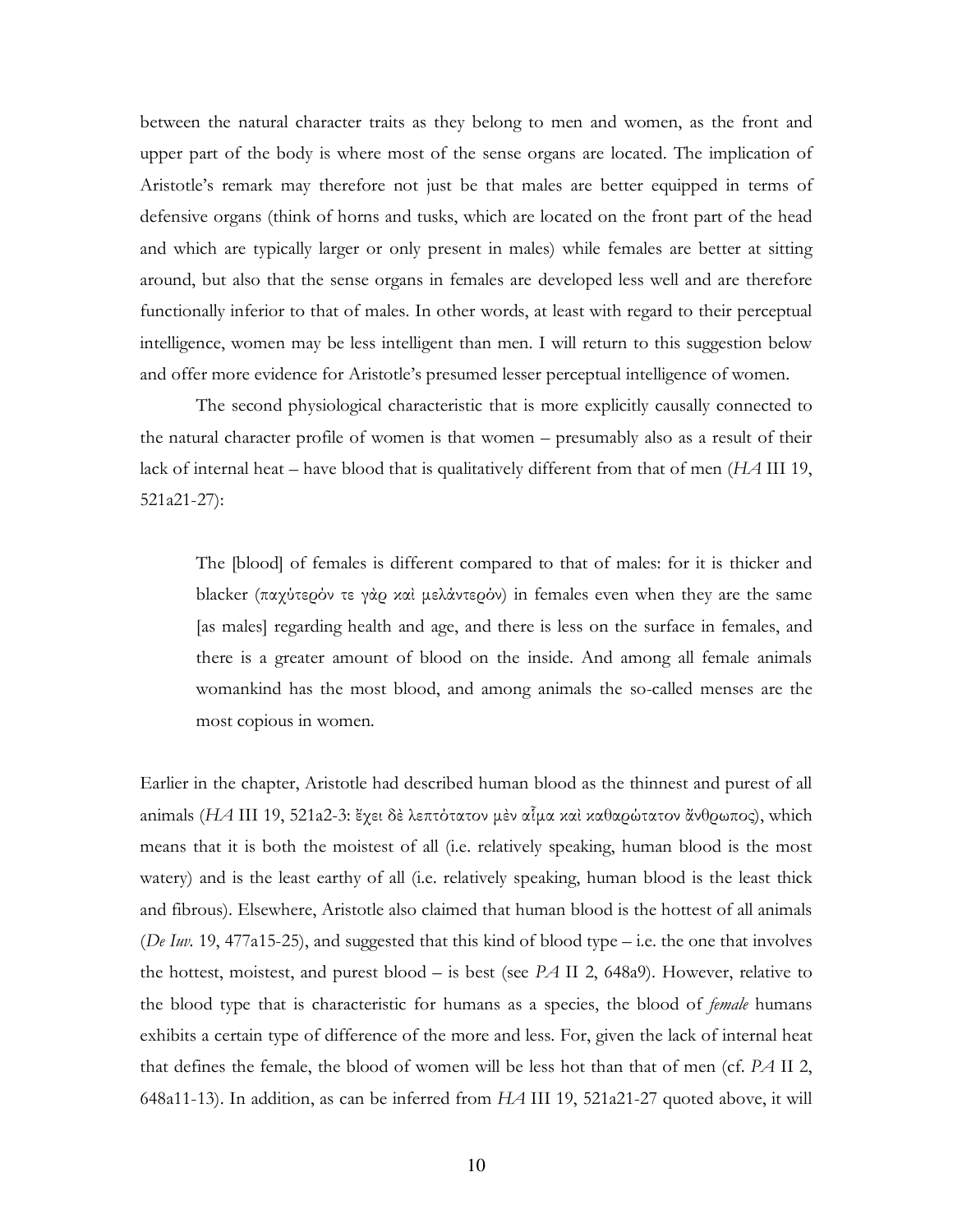also be less thin and pure: that is, I take it that the thickness and blackness of the female blood is due to a higher concentration of earthy particles or fibers in the blood than is typical for the human blood-type and hence than the blood-type that is ideally found in men. Thus, while women have *more* blood and therefore possess, relatives to men, more fluids in their body (see *GA IV 1, 765b17-18: 'for it is on account of the cold and the inability that the* female is more abundant in blood in certain parts'), the blood itself is of a lesser quality relative to that of men, for it is colder, earthier, and drier than theirs.<sup>21</sup> Both of these differences of the more and the less in the blood of women are themselves due to their inability to concoct blood enough and thereby to purify and condense it (see *GA* I 20, 728a26-30; II 3, 737a28-29; and IV 1, 765b28-36).<sup>22</sup> And, since Aristotle believes that natural character depends on the material properties of the blood (see *PA* II 2 and 4, *passim*), these differences of the more and the less that can be found in the blood of women will have consequences for the kinds of character traits they exhibit by nature.

If my interpretation of the material nature of the blood of women is correct, then it appears that women exhibit a *fourth* kind of character profile that complements the three character profiles discussed in *Pol* VII 7, 1327b18-38 and *PA* II 2, 648a2-11. Whereas the ideal man (who is most likely born and raised somewhere in Greece) has blood that is hot, pure, and thin (i.e. his blood is 'well-mixed') and is therefore naturally well-disposed towards courage and intelligence (which makes it easier for the lawgiver to lead him to virtue), women appear to occupy the exact opposite end of the spectrum<sup>23</sup> and share in the negative character traits Aristotle attributes in particular to two kinds of barbarians (for a schematic representation, see table 1 below). For just as the blood of the barbarians who live to the north of Greece and who are characterized as being spirited, but dumb, the blood of women

<sup>&</sup>lt;sup>21</sup> Women are thus moister than men in the sense that they have more fluids and possess a larger volume of blood (cf. Pr IV 25, 879a34-35: 'now man is dry [in terms of having less fluids] and hot, while woman is cold and moist [in terms of having a lot of fluids]'), but their blood itself is actually less moist and drier (i.e., less watery and earthier) relative to the blood of men.

 $^{22}$  Note that I am assuming here that the female's inability to concoct blood into semen does not only affect the quality of her menses but also of the blood before it is turned into this kind of *sperma*. Cf. also HA III 19, 521a33-34, where Aristotle describes the blood of the old as 'thick and black and scarce': since aging is a process of cooling and drying, old people also seem to have a larger concentration of earthy particles in their blood.

<sup>&</sup>lt;sup>23</sup> There is an interesting passage in the *Economica* in which the author suggests that the nature of men and women are supposed to complement each other with a view to a common life (*Econ.* I 3, 1343b26-1344a7; cf. also *NE* VIII 12, 1162a22-24, where Aristotle claims that man and woman each have a different function). He characterizes women as more protective because of fear, and men as more defensive because of courage (1343b30-1344a1:ἵνατὸµὲνφυλακτικώτερονᾖδιὰτὸνφόβον,τὸδ'ἀµυντικώτερονδιὰτὴνἀνδρείαν).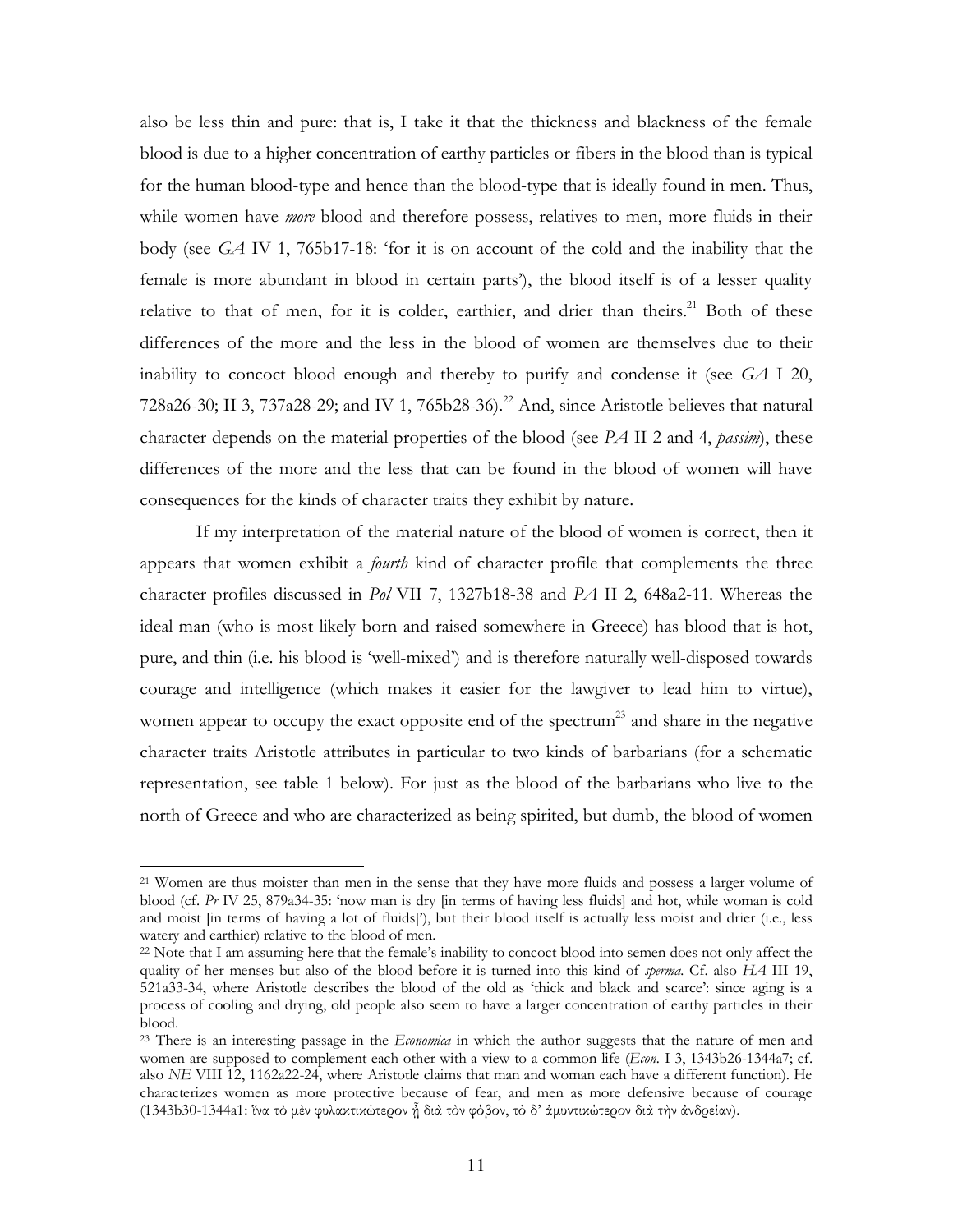is relatively speaking dry, thick, and earthy. As a result of this, women – just like, in general, this particular group of barbarians – are deficient in perceptual intelligence (this is because, the purer the blood, the calmer and softer the organs of perception are, and this increases the accuracy in the reception and retention of the motions caused by the objects of perception in the sense organs, while lots of earthy particles in the blood causes hard sense organs and motions within them that disturb perception).<sup>24</sup> However, since women are lacking in internal heat, this dumbness is not compensated for by a greater amount of spirit. For just like the blood of barbarians living to the south of Greece, who Aristotle characterizes as intelligent, but spiritless, the blood of women is cold, which produces a lack in spirit and hence timidity, cowardice, and a state of always being ruled.

| Type of blood        | <b>Material properties</b>     | Natural<br>character  | <b>Belongs to</b> |
|----------------------|--------------------------------|-----------------------|-------------------|
|                      |                                | traits                |                   |
| Hot, thin, and pure  | Prone to boiling; sensitive to | Courage, intelligence | Men, Greeks       |
| $(=$ not earthy and  | motions $(=$ 'best' type of    |                       | [Human Ideal]     |
| moist)               | blood)                         |                       |                   |
| Hot and thick        | Prone to boiling; hardness     | Strength, spirit,     | Northern          |
| (= earthy and dry)   | (less sensitivity to motions)  | stupidity;            | barbarians;       |
|                      |                                | independence          | cf. bull, boar    |
| Cold, thin, and pure | Prone to chilling; soft- and   | Cowardice, timidity,  | Southern          |
| $(=$ not earthy and  | calmness (more sensitivity to  | intelligence; being   | barbarians;       |
| moist)               | motions)                       | ruled                 | cf. deer, bees    |
| Cold and thick       | Prone to chilling; hardness    | Cowardice, timidity,  | Women             |
| $(=$ earthy and dry) | (less sensitivity to motions)  | stupidity; being      |                   |
| $[+$ copious]        |                                | ruled                 |                   |

*Table 1: The four human character profiles, based on PA* II2-4,*Pol* VII7,&*HA* III19

This very crude natural character profile is supported by Aristotle's discussion of the natural character traits of female animals and women in the *History of Animals.* In this treatise,

<sup>&</sup>lt;sup>24</sup> Cf. Pr X 4, 891a29-32: '...and the bodies ... of women [breath] less [well] than those of men; for it [i.e. breath] is directed to the menses. And the smoothness [of their bodies] reveals the thickness of their flesh.'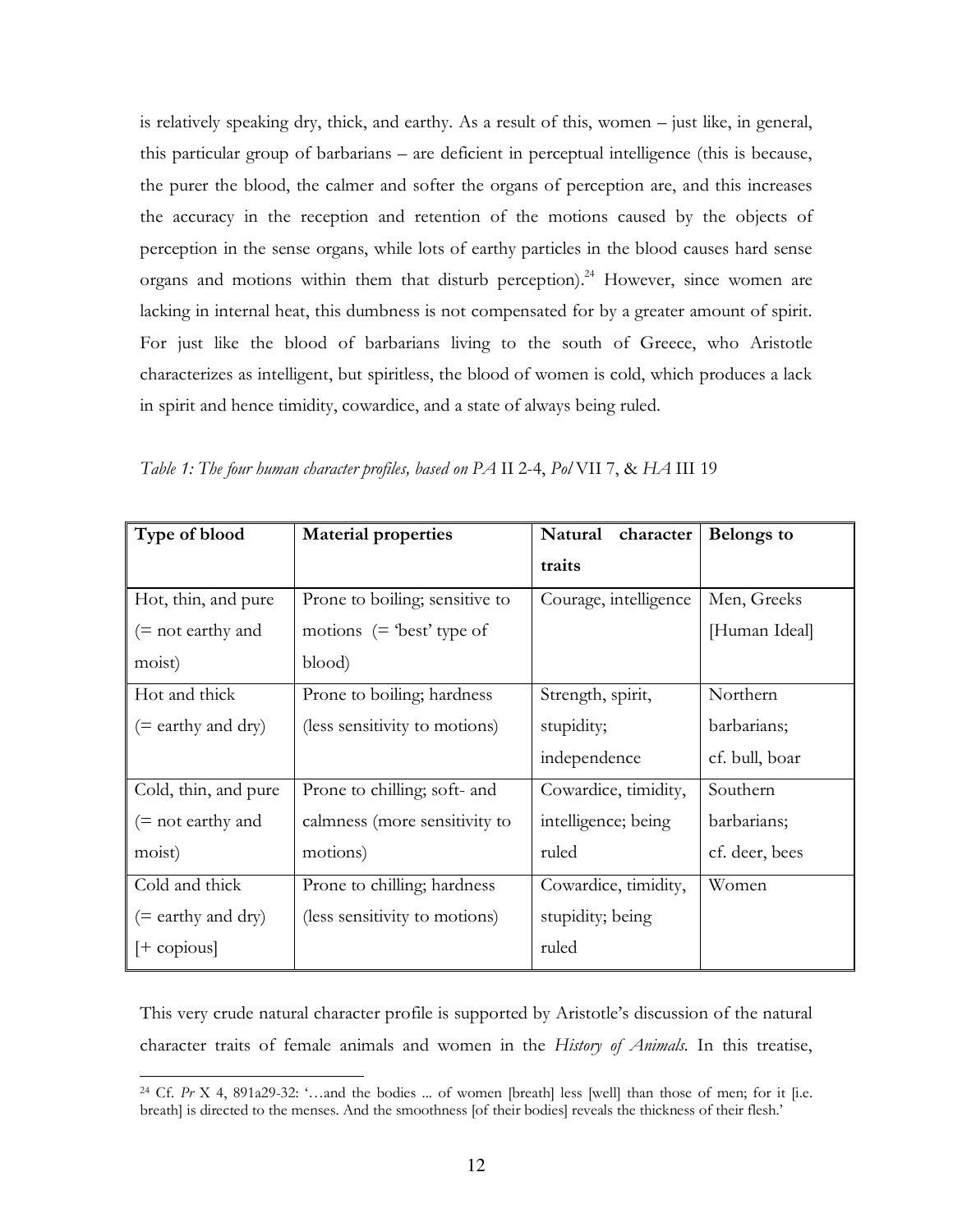Aristotle makes several important points about natural character traits as one of the four differentiae of animals (see especially *HA* I 1, 488b12–24; VIII 1, 588a18-b3; and IX 1, 608a11-b18), one of which is that in animals that are sexually differentiated, there also exists a differentiation in the character traits of the two sexes, and that this differentiation is most visible in the larger and more perfect animals, including humans (*HA* IX 1, 608a21-24; 608b4-8):

In as many kinds as there is a female and a male, nature has almost in the same way<sup>25</sup> set apart the character of the female in comparison to that of the male (σχεδόν ή φύσις δμοίως διέστησε τὸ ἦθος τῶν θηλειῶν πρὸς τὸ τῶν ἀρρένων). And this is clear most with regard to humans and animals that possess largeness and the live-bearing four-footers. (...) And the traces of these character traits can be seen in all, but more clearly in those that have more character and mostly in humankind: for this [kind] has the most perfected nature, such that also those dispositions are most clearly [present] in them.

Aristotle offers a great many examples to illustrate this claim, and he does so largely by pointing out how the female differs from the male, who appears to be taken as a standard.<sup>26</sup> For instance, Aristotle characterizes female animals in general as 'softer (μαλακώτερα), faster to tame, more admissive to being handled, and more trainable' (*HA* IX 1, 608a25-27), and claims that, with a few exceptions, the female is 'less spirited, softer, more mischievous, less straightforward and more impulsive, and more thoughtful with regard to the feeding of the young' (*HA* IX 1, 608a33-b2). Aristotle's characterization of women–i.e. of human females  $-$  is worth quoting in full ( $HA$  IX 1, 608b8-16):

For this reason a woman is more merciful and easier moved to tears, and in addition more jealous and more criticizing, and more abusive and more ready to strike. There is also more despondency and more pessimism in the female compared to the male, and she is also more shameless and deceiving, cheats more readily and has a more

<sup>&</sup>lt;sup>25</sup> The 'almost in the same way' refers to how nature according to Aristotle has 'set apart' the sexes themselves; see *GA* I 23, 731a21-II 1, 732a11 and my discussion in section 1 above.

<sup>26</sup>Aristotleliststwentysevenfemaleandsixmalecharactertraitsin*HA* IX1,608a11-b18.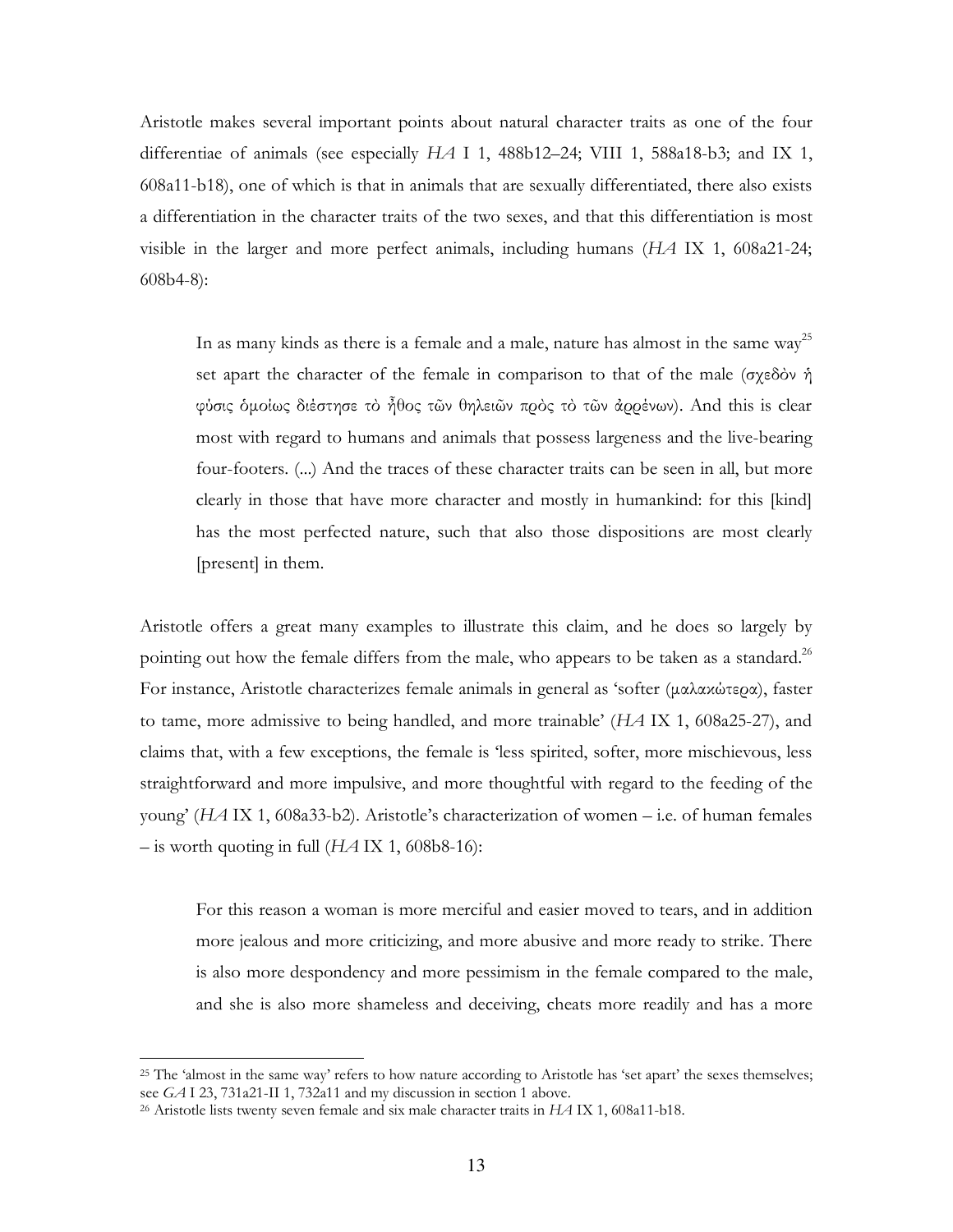retentive memory, and in addition she is more wakeful and idle, and in general the female is much less movable than the male, and requires less food. And the male is more helpful and, as we have said, more courageous than the female  $(...)$ <sup>27</sup>

With a view to the moral development of women, three things stand out in the depiction of the natural character traits Aristotle ascribes in this context of women and other female animals.

First, Aristotle seems to believe that female animals in general – including, presumably, human females – have the kind of character traits that make them naturally more suitable for *domestication* than males (see HA IX 1, 608a25-27 quoted earlier). There is thus already in Aristotle's biological account of animals the suggestion that females are naturally more suited for being ruled by others (as is also implied by their lack of spirit, to which I will return below). In the *Politics*, Aristotle argues that this is indeed the natural role of females (Pol I 5, 1254a21-b14): in all living things, whenever one communal entity is formed out of multiple elements, Aristotle claims there naturally appears to be a ruling and a ruled entity, and it is natural and beneficial for the latter to be ruled by the former, as is evident with regard to body and soul, but also with regard to animals and humans, and female and male, for 'the relation of male to female is that of natural superior to natural inferior, and that of ruler to ruled' (1254b13-14: ἔτι δὲ τὸ ἄρρεν πρὸς τὸ θῆλυ φύσει τὸ μὲν κρεῖττον τὸ δὲ γεῖρον, καὶ τὸ μὲν ἄργον τὸ δ' ἀργὸμενον). For the marital part of household science, this natural differentiation between men and women means that a husband always rules his wife 'in the way a statesman does' (Pol I 12, 1259b1: πολιτικώς), but without switching turns in ruling (Pol I 12, 1259a38-b1 and 1259b9-10; note that Aristotle here too appeals to the 'biological fact' that the male is 'naturally more capable of ruling than the female' in 1259b1-3 in order to justify this practice).<sup>28</sup> Women may rule over some things, such as perhaps rule over (parts of) the household,<sup>29</sup> but, for the most part, they are not supposed to rule over their husbands, and in cases where they do, this is due to external

<sup>&</sup>lt;sup>27</sup> Cf. Ps.-Aristotle, *Phgn* 5, 809a26-b14 for a very similar characterization of the female.

<sup>&</sup>lt;sup>28</sup> This natural suitability of women for being ruled or domesticated also appears to extend to their sexual relation with men; see NE VII 5, 1148b31-33: If nature is the cause, no one would call these people incontinent, any more than women would be called incontinent for being mounted rather than mounting.'

<sup>&</sup>lt;sup>29</sup> See NE VIII 10, 1160b33-1161a3, where Aristotle argues that within households men should not be controlling (xυριεύων) over everything, but let whatever is suitable to women up to them to control, and Pol III 4, 1277b20-25, where Aristotle explains that it is the task of women to preserve the properties acquired by the man in household management.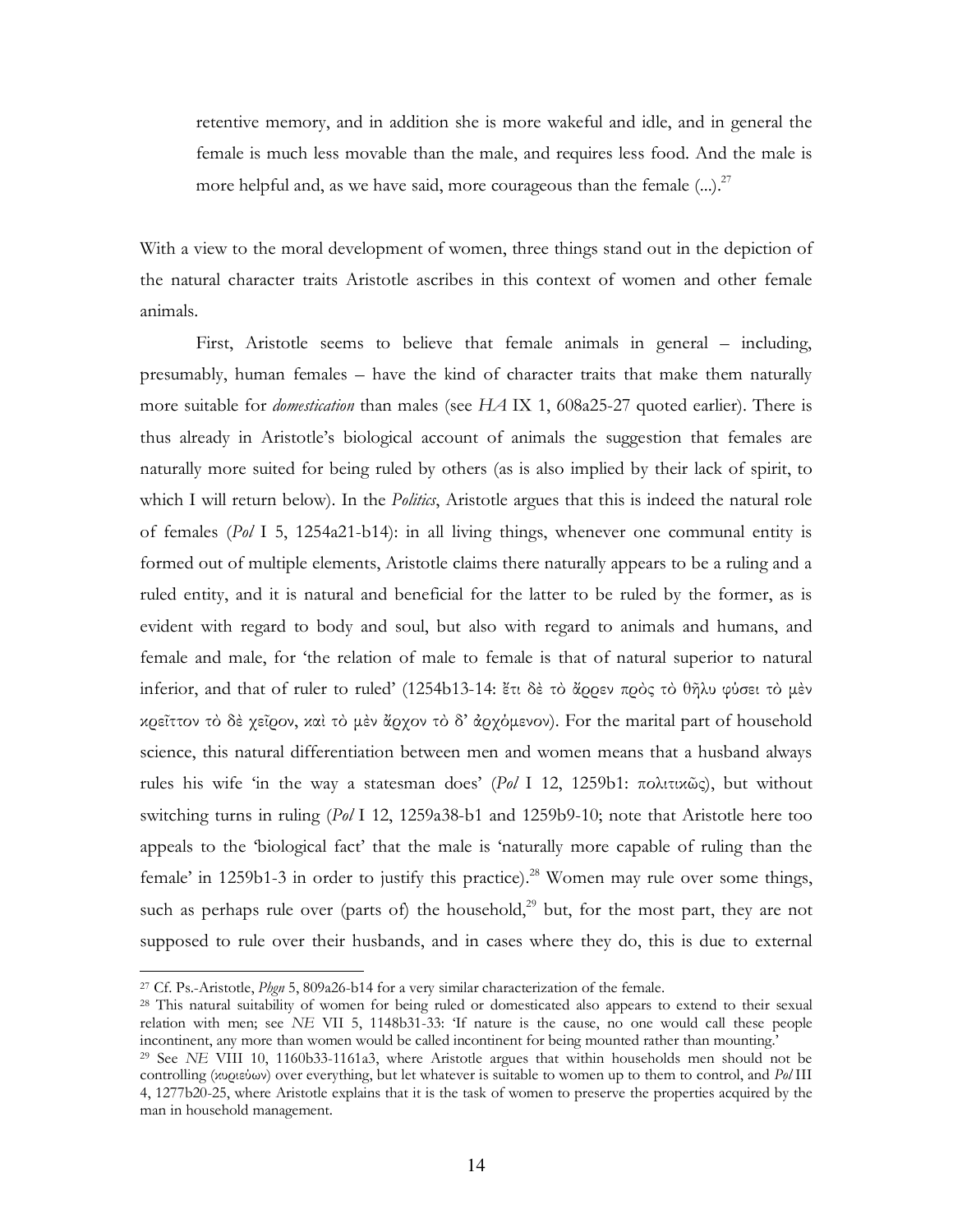factors such as their wealth and power, and not to their intrinsic characteristics or virtue (see *NE* VIII 10, 1160b32-1161a4). In addition, the fact that women are naturally ruled also means that the friendship between husband and wife is an unequal one that is based on the superiority of the husband as a ruler (*NE* VIII 7, 1158b11-14; *NE* VIII 11, 1161a22-25; and *EE* VII 3, 1238b24-25). And, as we will see below, this natural suitability for being ruled has important consequences for the kind of virtues women can acquire.

Second, many of the personality traits Aristotle ascribes to female animals and women in the *History of Animals*, such their shamelessness, impulsiveness, and lack of control regarding emotions involving pain or anger, seem rather negative and appear to be natural tendencies towards vice, and he also ascribes to them two traits that he elsewhere explicitly associates with moral deficiencies. These are, first, the relative more softness or weakness of women compared to men (see HA IX 1, 608a25: μαλακώτερον γάρ τὸ ἦθός ἐστι τῶν θηλειῶν; and 608b1: µαλακώτερα), and, second,their relative lack of spirit (see*HA* IX 1, 608a33:  $\frac{\partial \theta}{\partial \phi}$  (608b3, and 608b11; this trait appears to be connected also to their cowardice: see 608b15-16).<sup>30</sup> Starting with the natural weakness or softness of women as a character trait, this is not mentioned elsewhere in the biological treatises, but is, of course, explicitly attributed to women in the context of an analysis of weakness of will 'due to softness' in the *Nicomachean Ethics* (*NE VII 7, 1150b1-16*). I will discuss this trait and its relation to weakness of will in women further below in section 3. The second trait, namely the relative lack of spirit in women, is one that we already discussed above as being responsible for making it difficult for Asians to be led to virtue, because their lack of spirit makes them naturally timid and cowardly and prone to living a politically slavish life (see *Pol* VII 7, 1327b18-38). People with these character traits are therefore not suitable for living the life of a citizen in the ideal state. For without (much) spirit, women – just like Asians – lack the necessary natural prerequisite for the development of the virtue of courage and, more generally, lack any strong incentive to action, which explains their idleness and their being difficult to move.<sup>31</sup> In addition, lack of spirit means that women are not easily roused by emotions that involve spirit, such as anger, revenge, and irascibility (see  $NE$  VII 6, 1149a25-b26),<sup>32</sup> and are more

<sup>&</sup>lt;sup>30</sup> See also Mayhew (2004), 93, who singles out these two traits as having priority in Aristotle's characterization of the female.

<sup>&</sup>lt;sup>31</sup> See Heath (2008), 255-258.

<sup>&</sup>lt;sup>32</sup> Being less prone to anger might make women also less sensitive to concerns about justice (see Burnyeat 1981,79on*NE* V8,1135b28-29)orthefine(see*NE* III8,1116b30-31).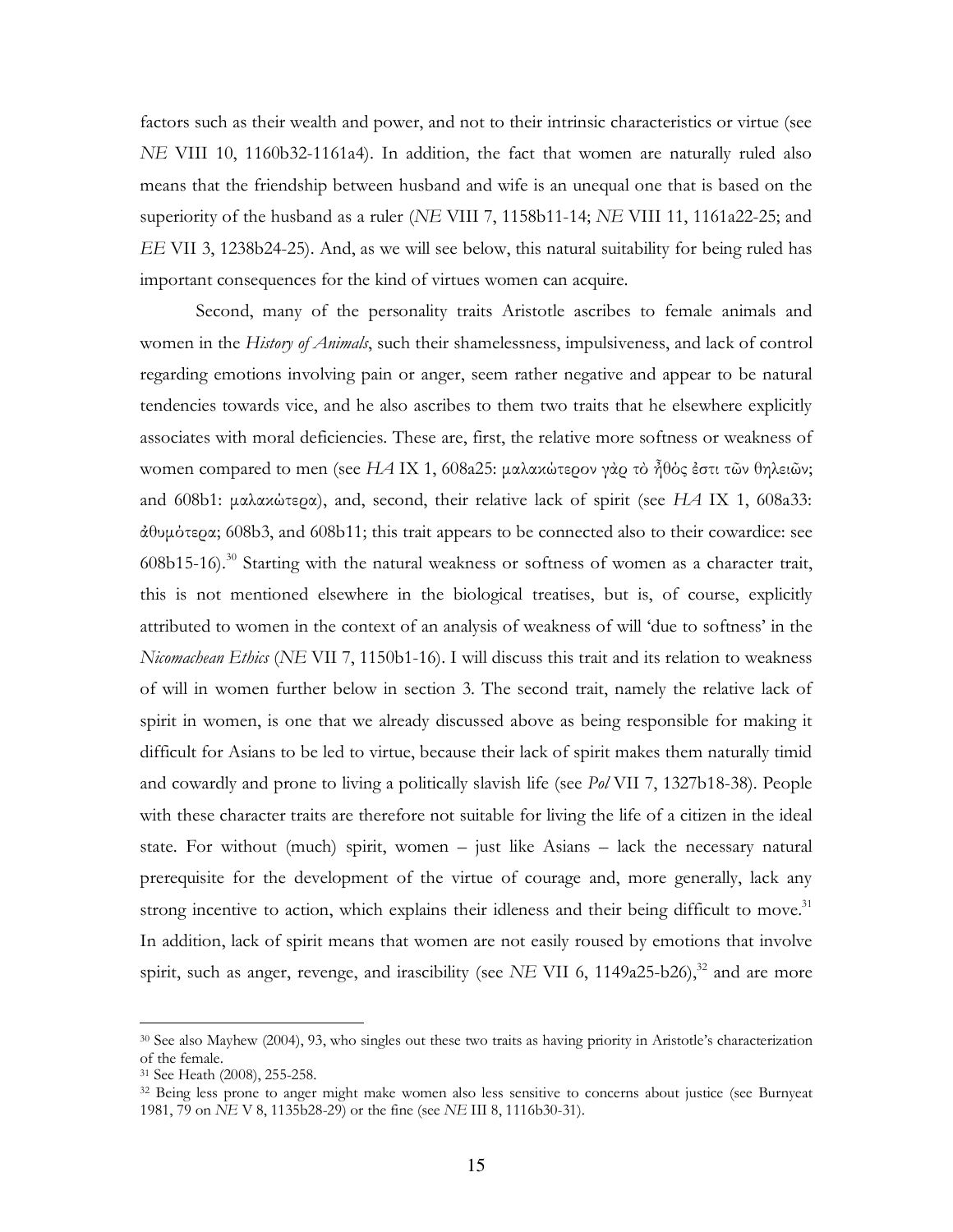prone to plot in secret (cf. *NE* VII 6, 1149b13-15). Further, since spirit is thought to engender a kind of desire for self government and independence  $(P_0/VII \ 7, 1328a6-7)$ ,<sup>33</sup> its absence reinforces the natural suitability of women for being ruled and dominated, as well as for needing protection from the part of men.<sup>34</sup> And finally, although lack of spirit does not seem to prevent women from forming friendships (Aristotle defines spirit as the capacity for forming friendships: *Pol* VII 7, 1327b40-1328a5), these relations may not extend beyond the members of the household so as to include communal friendships.<sup>35</sup> Lack of spirit thus seems to hold back women from performing the kind of actions and forming the kinds of bonds that are constitutive of the political, virtuous life that makes men happy.

Third, in contrast with the rather negative portrayal of female personality traits, Aristotle at first sight appears to be more positive in the *History of Animals* when describing their intellectual traits: females are easier to train (*HA* IX 1, 608a27: μαθητικώτερον), more thoughtful when it comes to feeding their young ( $H\mathcal{A}$  IX 1, 608b2: φροντιστικώτερα), and are more retentive in their memory  $(HA \, IX \, 1, 608b13$ :  $\mu\nu\eta\mu\text{ov}x\omega\tau\text{e}$ <sub>1</sub> However, these three characteristics do not necessarily entail that women have a better developed perceptual intelligence than men do. As explained above, women most likely have less sensitive sense organs on account of the high amount of earthiness in their blood (and possibly also as a result of their upper and front body being less fully developed), and this must surely influence their learning ability. The fact that female animals are easier to train might just mean that they are less spirited compared to males and therefore more obedient and less feisty regarding their trainers, while their thoughtfulness regarding feeding their young could just mean that females care more about this than the males do, not that they are more resourceful in finding food. And finally, concerning the retentiveness of their memory (which might also just refer to the fact that females are more resentful and hold a grudge longer),<sup>36</sup> in his *On Memory*, Aristotle distinguishes between those who possess retentive memory and those who are capable of recollecting, and associates the former with people who are slow or sluggish (οἱβραδεῖς) and the latter with those who are quick and smart (οἱ

 $\overline{a}$ 

<sup>33</sup>SeeKoziak(2000),87-88onwhatshecalls'martial*thumos*'.

<sup>&</sup>lt;sup>34</sup> In the biological treatises, Aristotle appeals to the fact that males are stronger and more spirited (τὸ ἄρρεν ἰσχυρότερονκαὶθυµικώτερον)inordertoexplainwhytheyalone,ortheymorethanfemales,possessdefensive parts, while thereby implying that females are less able to use such parts on account of these deficiencies: see *PA* III 1, 661b26-33 and *HA* IV 11, 538b15-24.

<sup>&</sup>lt;sup>35</sup> On love or friendship of mothers for their children and other forms of family friendship, see *NE* VIII 1, 1155a16-19;*NE* VIII2,1161b16-27,*EE* VII6,1240a35-36;*EE* VII8,1241b1-9;and*GA* III2,753a7-17. <sup>36</sup> See also Mayhew (2004), 96 for this suggestion.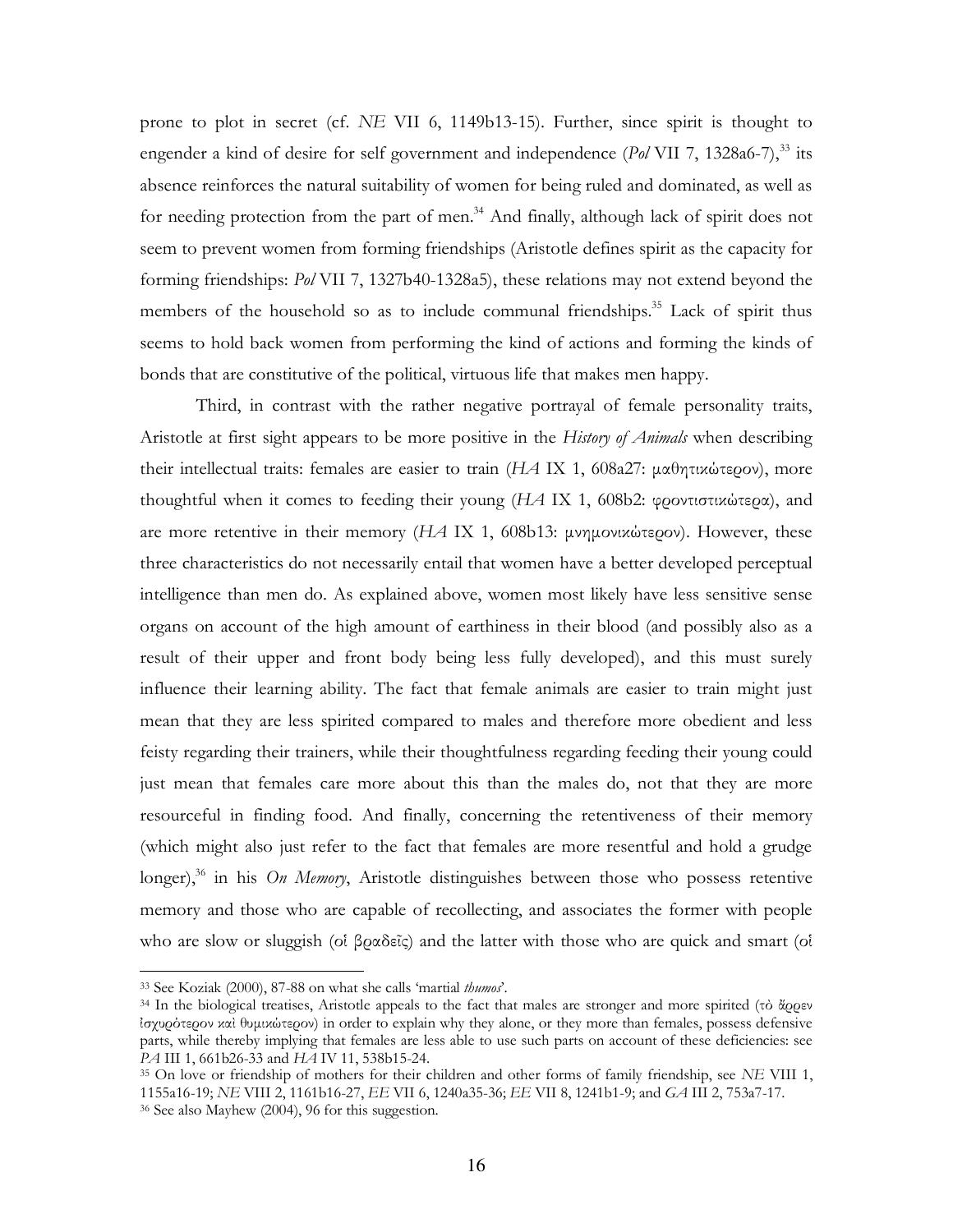ταγεῖς καὶ εὐμαθεῖς), thus suggesting that having a retentive memory is a characteristic of less intelligent people (De Mem 1, 449b6-8; cf. DA II 9, 421a23-26, where Aristotle states that humans with relatively harder flesh are 'naturally less endowed with respect to intelligence' or *dianoia* than their fellows who are 'soft-fleshed'). Aristotle does not say anything here – nor anywhere else, as far as I can tell - about the theoretical intelligence of women, but in the *Politics* he is adamant that women, too, must be educated  $(PoI\ 13, 1260b15-16; cf. Pol)$ VII 16, 1335b11-12 on women also equally needing to receive physical exercise), although there is no specification of what their educational program exactly entails.<sup>37</sup> And although the limitations in their perceptual intelligence will likely diminish the level of experience women can reach and thereby possibly the speed by which they are able to grasp universals (Meta I 1, 980b25–981a5 and  $AP_0$  II 19, 100a3–9), there are no biological reasons for excluding *in toto* theoretical reason  $-$  and hence the possibility of acquiring theoretical wisdom – to women. $38$ 

Regarding the natural character traits of women and the prospects for their moral development, then, we can draw at least the preliminary conclusion that whatever kind of virtues of character will be available to them, their habituation will not be easy, as their natural character traits skew women toward inactivity and in the direction of vices or at least in the direction of feelings and actions that are on the deficiency side of the mean.<sup>39</sup> As Aristotle puts it in the Eudemian Ethics (EE VII 2, 1237a3-7), women - compared to men are simply 'further away on the road towards virtue.'<sup>40</sup>

<sup>&</sup>lt;sup>37</sup> Cf. Reeve (2012), 253.

<sup>&</sup>lt;sup>38</sup> It has been objected that because the rational capacity of the soul is not embodied, it is not possible to offer any physiological explanations for limitations of that capacity in women: see e.g. Modrak (1994), 209-210. However, to the extent that even theoretical reasoning in humans involves not just the activity of the active intellect, but also that of the passive intellect and of imagination (see  $DA11$ , 403a3–10;  $DAIII7$ , 431a14–17; and DA III 8, 432a8–9) and hence depends on bodily functions, it, too, may be positively or negatively affected by the specific material nature and bodily structures of humans. And if the material nature and bodily structure of women is different from that of men, and if by 'different' in these cases Aristotle mostly seems to mean 'less perfect', it is likely that Aristotle considers the rational capacity of women – at least for the most part – to be functionally inferior to that of men.

<sup>&</sup>lt;sup>39</sup> Cf. Pr. I 11, 860b8-12: But why is it that when the summer comes with a Boreas and dry, as well as the late autumn, it benefits those who are phlegmatic and women? Is it because the nature of both is excessive in one direction, such that the season, by dragging it into the opposite direction, establishes well-mixedness?'

<sup>&</sup>lt;sup>40</sup> Here is the full quote: 'As a human being one is well-suited and on one's way [towards virtue] (εὐθέτως δὲ καὶ πρό δδοῦ ἄνθρωπος ὤν) – for things that are good without qualification are by nature good to him – and similarly a man compared to a woman and a naturally talented person compared to one without talent (δμοίως δέ και άνήρ άντι γυναικός και εύφυής άφυοῦς), and the way forward is through pleasure: it is necessary that what is good should be pleasant.'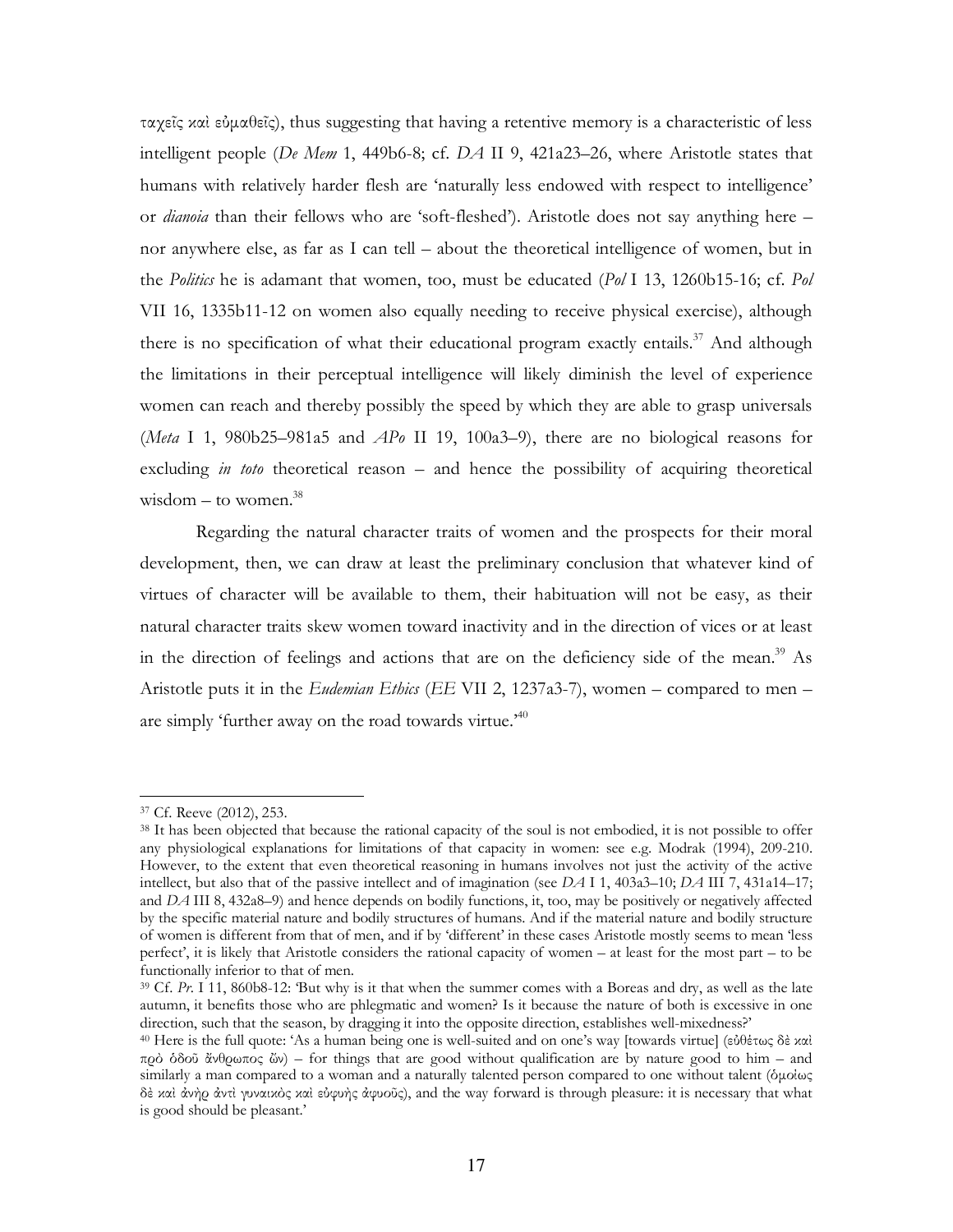The only place where Aristotle explicitly addresses the question whether women can acquire moral virtue is *Politics* I 13. There it is brought up in the context of a discussion about whether natural slaves can have virtues that go beyond the use of their body as a tool and that are more honorable 'such as temperance, courage, justice, and other such dispositions'  $(P_0/113, 1259b22-25)$ . For Aristotle, the question whether women – and children – can have such character virtues is 'almost the same' as asking this question about slaves (*Pol* I 13, 1259b29-31), and so he discusses these cases together. For both women and natural slaves, it needs to be established, first, whether in fact there are such things as character virtues of them, and, second, if so, which (type of) virtues they should have, such as, for instance, whether women should be 'temperate and courageous and just' (i.e., whether they should have the same virtues – and have them in the same way) as is the case for men.

Note that from the outset, however, the question is limited to whether women and natural slaves can have virtues *of character* (i.e. the virtues that belong to the perceptive part of the soul and that go beyond merely having bodily virtues) rather than intellectual virtue or moral virtue in a strict sense that would require a unified state of both (*NE VI 13*, 1144b31-32). Since strictly speaking, one cannot have virtue of character without also being practically wise, and since acquiring the latter is not possible for women or natural slaves (only freeborn men and perhaps even only rulers can possess the virtue of practical wisdom; see Pol III 4, 1277b25-26: ἡ δὲ φρόνησις ἄρχοντος ἴδιος ἀρετὴ µόνη), it seems that whatever character virtues Aristotle ascribes to women, they must somehow be of a different kind than the ones he ascribes to men. In any case, they cannot amount to more than to what Aristotle elsewhere characterizes as natural virtues, that is, stable dispositions of the soul that dispose one towards feeling and doing the right thing just like moral virtue, but that can be acquired and possessed individually and that do not require practical wisdom (see *NE* IV 13, 1144b32-1145a2). Hence, whatever these natural virtues of character turn out to be, women will only be *partially* able to perfect their nature through habituation.<sup>41</sup>

Aristotle's way of dealing with this question of whether slaves and women can have virtues of character and whether those are the same as the virtues that pertain to men is

 $\overline{a}$ 

<sup>&</sup>lt;sup>41</sup> Reeve (2012), 104.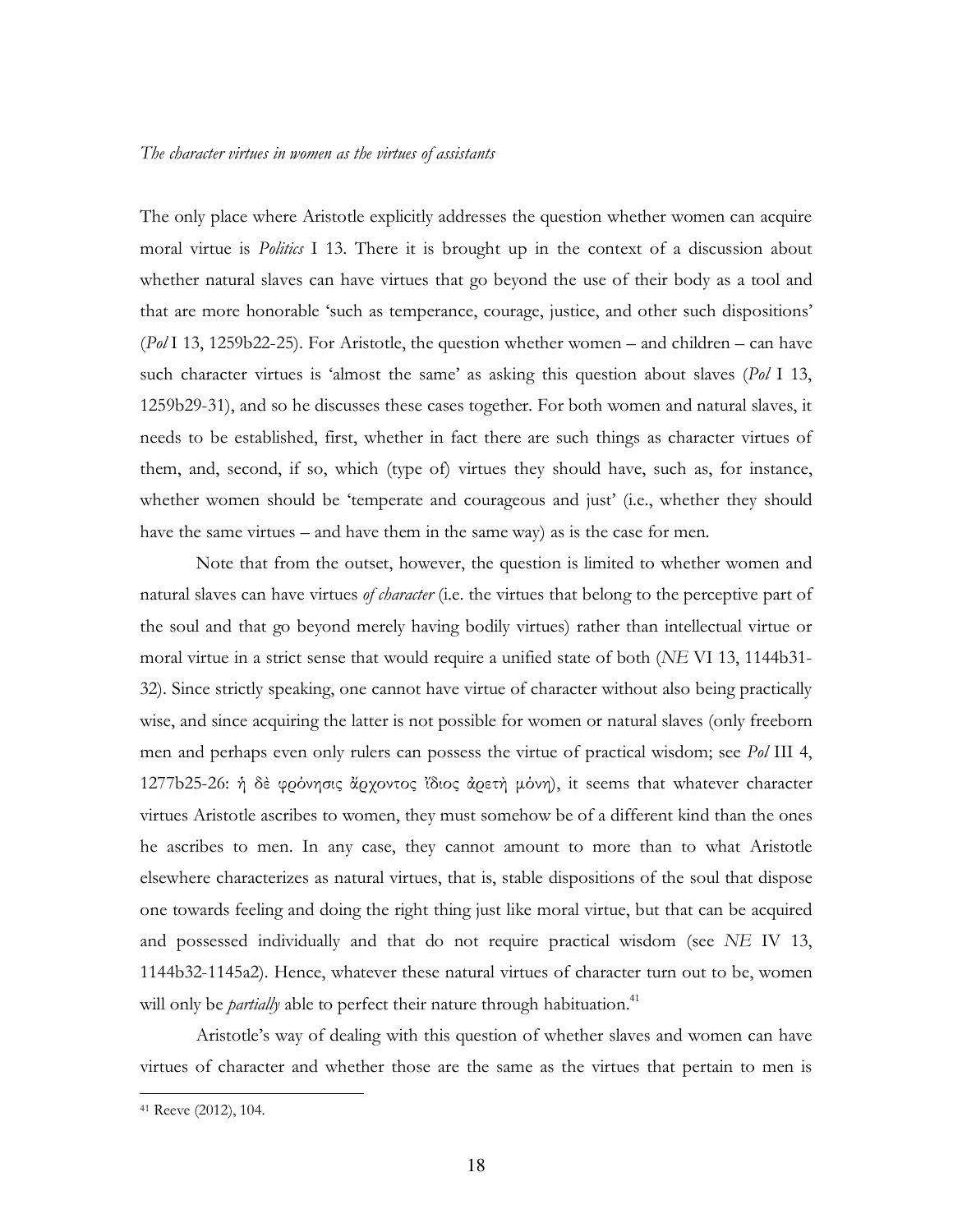rather complex, so let me trace his explanatory strategy in some detail: First, Aristotle claims that the method for answering these questions should be *general* (i.e. the explanations should be given at the highest level of generality), since in both cases the questions can be reduced to whether 'natural rulers' and 'those who are naturally ruled' have the same virtues or not (Pol I 13, 1259b32-34). Next, Aristotle reasons that, given that (a) ruling and being ruled are different in kind and not different by the more and the less and that (b) it is implausible for a unity of ruler and ruled to have the one share in the virtues of character while the other does not, the conclusion must be that both share in virtue, but that their virtues must be different in kind  $(P_0/113, 1259b34-1260a4)$ . Third, with this conclusion in place, Aristotle turns to the structure of the soul as he believes considering it will also immediately lead to this conclusion ( $P_0$ /I 13, 1260a4-14). For just as in the soul there is a ruling part and a part that is being ruled, namely the rational and the non-rational part of the soul, and these two parts each have their own virtue (i.e. intellectual virtue, respectively, virtue of character), so this is the case with every other pair of natural ruler and person ruled (whether free person and slave, man and woman, and father and child): they too have each their own virtue that is characteristic for them (and that is hence different from the virtue the other person has). Furthermore, the type of virtue that each ruler and person ruled has corresponds to the type of rule they exercise or undergo (i.e. whether the type of rule is tyrannical, political, or kingly), and what type of rule is being used depends on the way in which the various parts of the soul are present in those ruling and being ruled (i.e. it is presumably the psychological condition of the person ruled that determines what kind of rule the ruler should exercise). And finally, Aristotle proposes that we must assume that the same necessarily holds for the virtues of character as well, as follows (Pol I 13, 1260a14-20):

That it is necessary that all have a share in them, but not in the same way, but rather in as much as is sufficient for each with regard to one's own function. It is therefore necessary that the ruler has complete virtue of character (for his function is unqualifiedly that of a master craftsman, and reason is a master craftsman), and each of the other ones [should have virtue of character] as much as pertains to them.

In other words, only the ruler possesses virtue of character in the strict sense (as he also possesses practical wisdom), while those who are being ruled possess virtues of character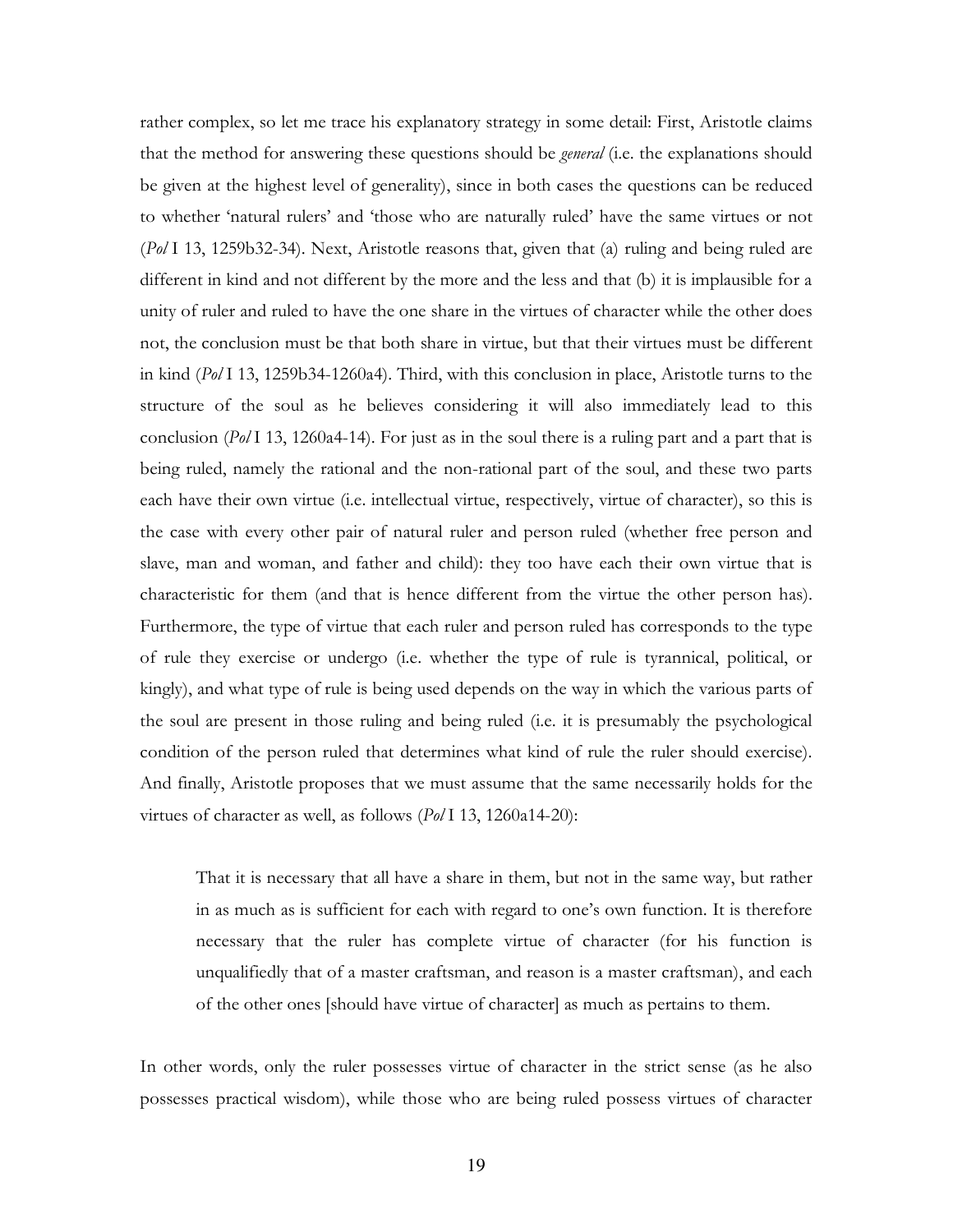that are different in kind (and also somehow of a lesser kind), but appropriate to the specific function performed by the person ruled. Aristotle's *general* answer to the general question is thus that *all* have a share in character virtue, but that the virtues – such as temperance, courage, and justice – are not the same in kind for the ruler and the ruled  $(P_0/113, 1260a20 24).$ 

Regarding the particular character virtues of women, Aristotle's argument entails that their type of virtue should correspond to the type of rule by which they are ruled, and the type of rule by which men rule over women is supposed to be determined by the particular way in which the parts of the soul are present in women, which is different from the way in which those very same parts of the soul are present in natural slaves and children ( $Pol$  I 13, 1260a10-12: και πάσιν ένυπάρχει μέν τα μόρια της ψυχης, άλλ' ένυπάρχει διαφερόντως). The relevant part of the soul that turns out to differentiate women, slaves, and children from freeborn men is not the perceptive part of the soul to which the character virtues belong, but rather the deliberative part of the soul ( $Pol$  I 13, 1260a12: τὸ βουλευτικόν), to which belongs the intellectual virtue of practical wisdom. Notoriously, Aristotle claims that women have this part (unlike slaves, who lack it entirely), but that it is 'without authority' ( $Pol$  I 13, 1260a9-14; a13-14: τὸ δὲ θῆλυ ἔγει μέν, ἀλλ' ἄχυρον). I will say more below in section 3 about what I think that it means for a deliberative capacity to lack authority, but it for now it is clear enough (a) that Aristotle introduces it as a psychological deficiency that is natural and characteristic to all women (just as it is natural and characteristic to all natural slaves to lack the deliberative capacity and to children to have it, but in an undeveloped way); (b) that he takes this psychological deficiency to be the ground for why women are ruled in the particular way they are; and (c) that this type of rule has repercussions for the kinds of virtues women can and should have.

Earlier (see Pol I 12, 1259a38-b10; b1: πολιτικῶς), Aristotle had characterized the type of rule of husband over wife as the rule of a statesman, that is, as the rule between equals,<sup>42</sup> but explained that, in the case of husband and wife, the wife does not take turns ruling. This is so, perhaps not only because she is naturally submissive because of her lack of spirit (a deficiency women have relative to men with respect to their *perceptive* soul), but also, as is suggested here, because she is incapable of ruling her husband as a consequence of another

<sup>&</sup>lt;sup>42</sup> Cf. Pol III 4, 1277b7-9, where Aristotle characterizes this type of rule as belonging to those who are 'similar in birth and free.'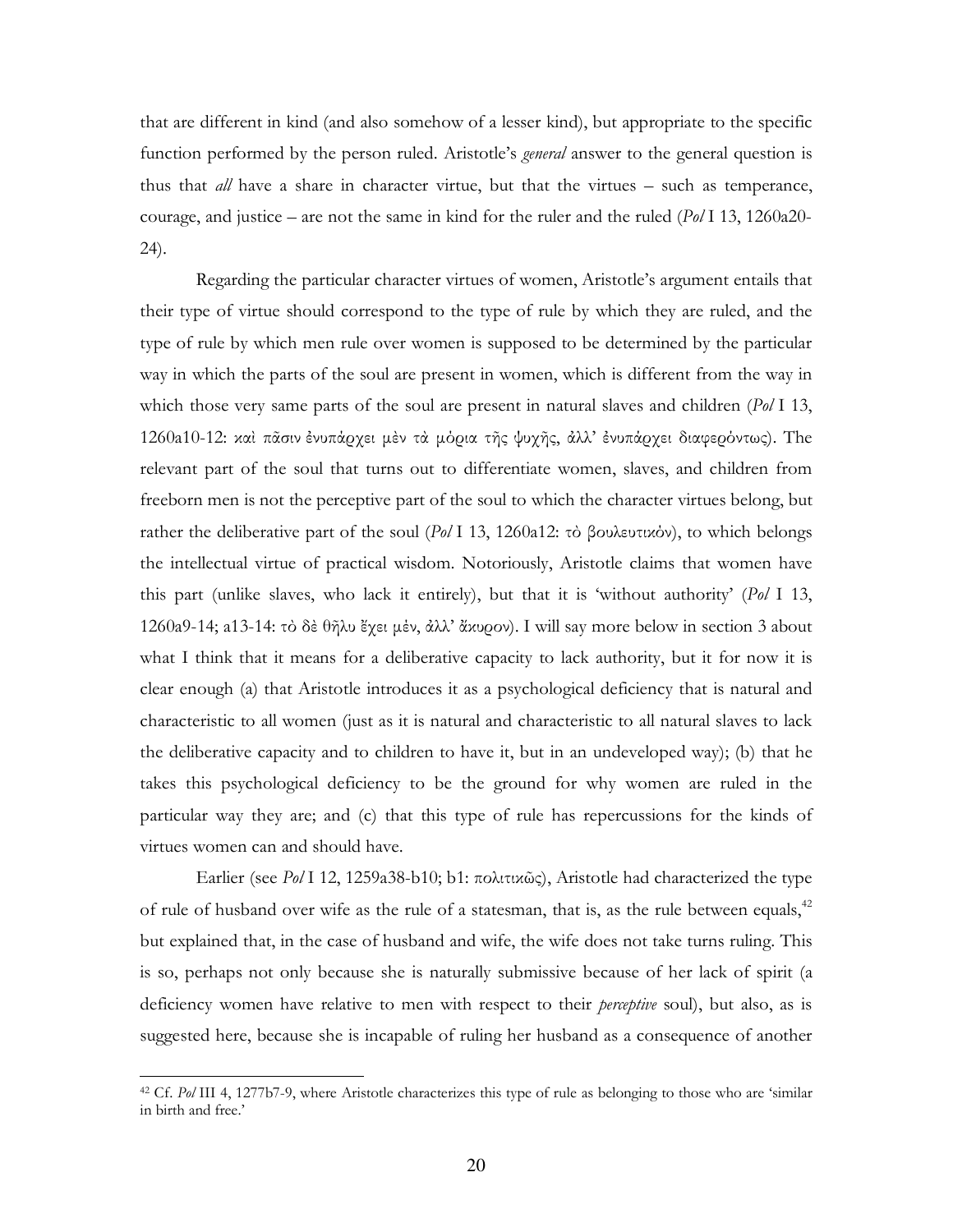naturally occurring psychological deficiency, this time pertaining to the *deliberative* part of her soul. Because of the way in which these two soul parts are thus realized in women, they end up remaining in a permanent state of being ruled and are ruled in a manner that is fitting for them, i.e. in a statesmanlike manner (which is importantly different from the type of rule that needs to be applied to natural slaves).<sup>43</sup> As for their character virtues, this entails that, as Aristotle explains here, the virtues of women are not identical to the virtues with the same name that belong to men, as the virtues of men are those 'characteristic of the ruler', while the virtues of women are those 'characteristic of an assistant' ( $Pol$  I 13, 1260a20-24; a23:  $\eta$ ) μέν άρχική ... ή δ' ύπηρετική).<sup>44</sup> The fact that women have – or should have – the virtues of assistants does not mean that they are only to be developed for the sake of serving their husbands well: for political rule is for the sake of the ruled and only accidentally for the ruler himself (Pol IV 7, 1278b37-1279a1). However it does mean that  $-$  as in the case of the virtues of the child, who is both biologically and morally imperfect<sup>45</sup> – their virtues do not belong to them in relation to themselves, 'but in relation to the end and the leader'  $(P_0/113, P_0/113)$ 1260a31-33). That is, the virtues of women are virtues not because they are good for women as such (although they might certainly benefit from being ruled well in virtue of being easy to rule, in the sense that it contributes to their preservation and biological flourishing: see Pol I 5, 1254b10-13 and Pol III 6, 1278b17-30), but because they are good for women in relation to the household of which they are part and in relation to the husband who forms the head of the household and is her ruler. And, as a particular example of such a virtue that is proper to women, but not to men, Aristotle mentions silence (Pol I 13, 1260a28-31; 30-31: "Silence brings an adornment for a woman," but for a man that is not the case").<sup>46</sup>

Later in the *Politics*, Aristotle reaffirms this view that the virtues of men and women differ in kind in the same way as the virtues of the ruler and of the ruled are different, and that some are proper to one but not the other  $(P_0/III\ 4, 1277b20-25)$ :

[J]ust as the temperance and courage of a man and of a woman are different [in kind, and are not one in form]; for a man would seem to be a coward, if his courage where

<sup>&</sup>lt;sup>43</sup> On the virtues of women being those of subjects to rule, see Deslauriers (2003), 216-221

<sup>&</sup>lt;sup>44</sup> Cf. Pol III 5, 1277b13-20 on the virtues of the ruler and those of the ruled being different.

<sup>&</sup>lt;sup>45</sup> I take xot in Pol I 13, 1260a31 to indicate that what is now said about the child already was presumed to apply to the woman.

<sup>&</sup>lt;sup>46</sup> For virtues that are proper to women, see also  $Rb$  I 5, 1361a5-7: 'of women, the virtues of body are beauty and stature, of soul, temperance and a love of work that is not vulgar.'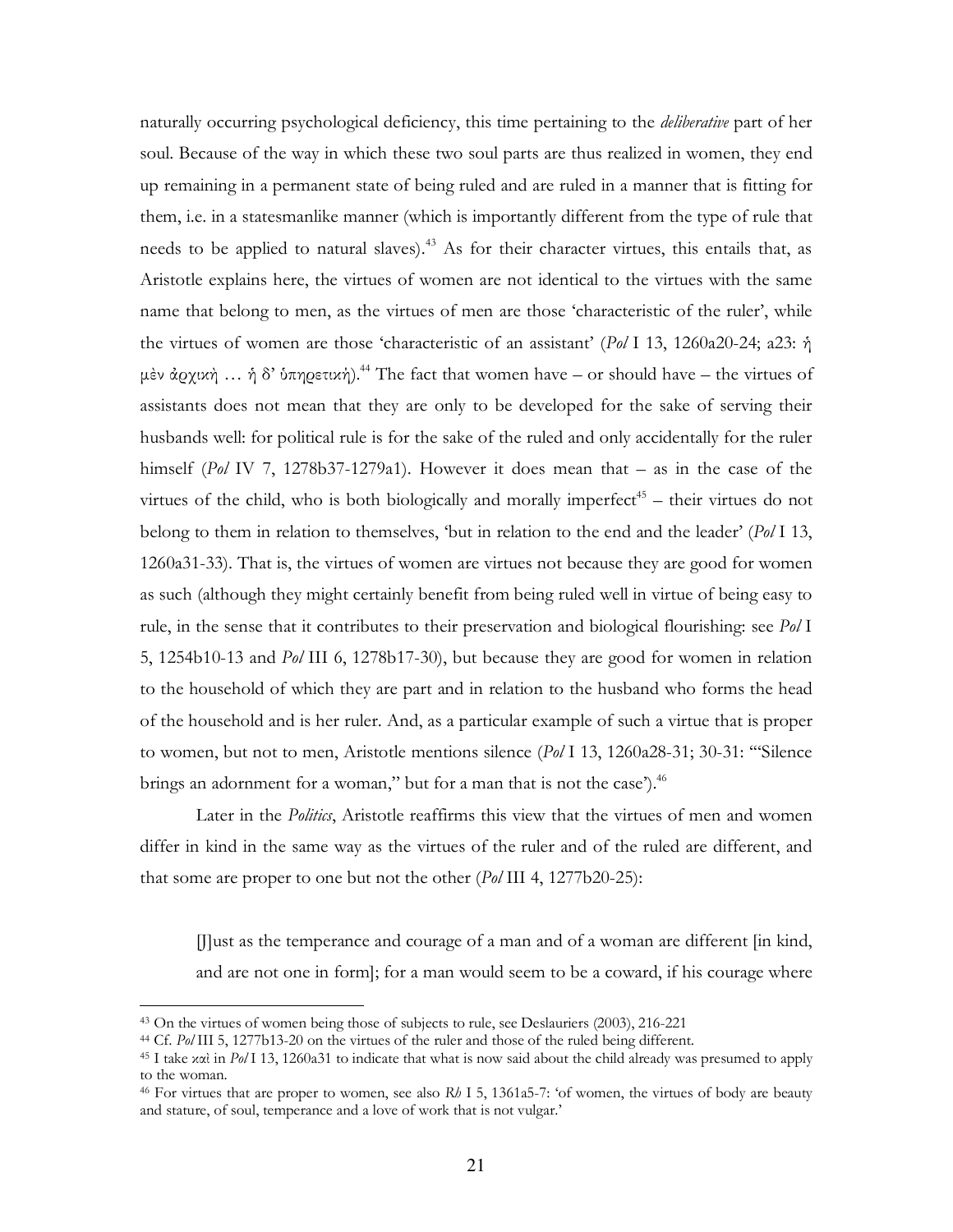such as the courage of a woman, and a woman [would seem to be] garrulous, if she had the decency just as that of a good man, since also the art of household management is different for a man and for a woman: for the function of the one is to acquire, and of the other to protect.<sup>47</sup>

The habituation and education of women, then, will focus on their role in the household, and ultimately also on the kind of constitution of the city of which the household is part (*Pol* I 13, 1260b14-16): 'for the virtue of a part needs to be determined by looking at the virtue of the whole, and both children and women should be educated with a view to the constitution.' Women make up half of the free population of the city, and even if they are not part of the citizenry, their virtue or vice will affect the virtue of the city as a whole.<sup>48</sup>

The upshot of Aristotle's discussion of natural character and the character virtues is thus that women suffer *natural* deficiencies in both the perceptive part of the soul (i.e. a lack of spirit) and the rational part of the soul (i.e. a deliberative capacity that lacks authority) and that these two together explain why women are so far removed from the unified psychological disposition that constitutes full virtue that the latter will  $-$  always or for the most part – be outside their reach and why it is natural for them to be ruled. Women can acquire individual character virtues (which are presumably natural virtues), but they are of a distinctively different kind (and not merely different by the more and the less) from the ones that can be acquired by freeborn men, as they are proper to freeborn people who – although considered to be an equal part of the household – need to be ruled and rule politically, given the way the deliberative capacity is present in them. This also means that even those character virtues that are the same in name for both men and women will not share the same standard for what state (of the perceptive part) of the soul will constitute the mean. In addition, the perceptive part of the soul of women – with all its constitutive capacities – will have to be trained to be obedient, not to the women's own practical reason which is defective in a manner that I will specify further below, but to that of the male leader of the

<sup>&</sup>lt;sup>47</sup> Cf. NE VIII 12, 1162a22-24, where Aristotle explains that man and woman each have their own function in the household through which they both contribute to the common good.

<sup>&</sup>lt;sup>48</sup> In Pol II 9, 1269b12-1270a11 Aristotle discusses Sparta as an example of where women were granted too much license and thereby caused harm to their city.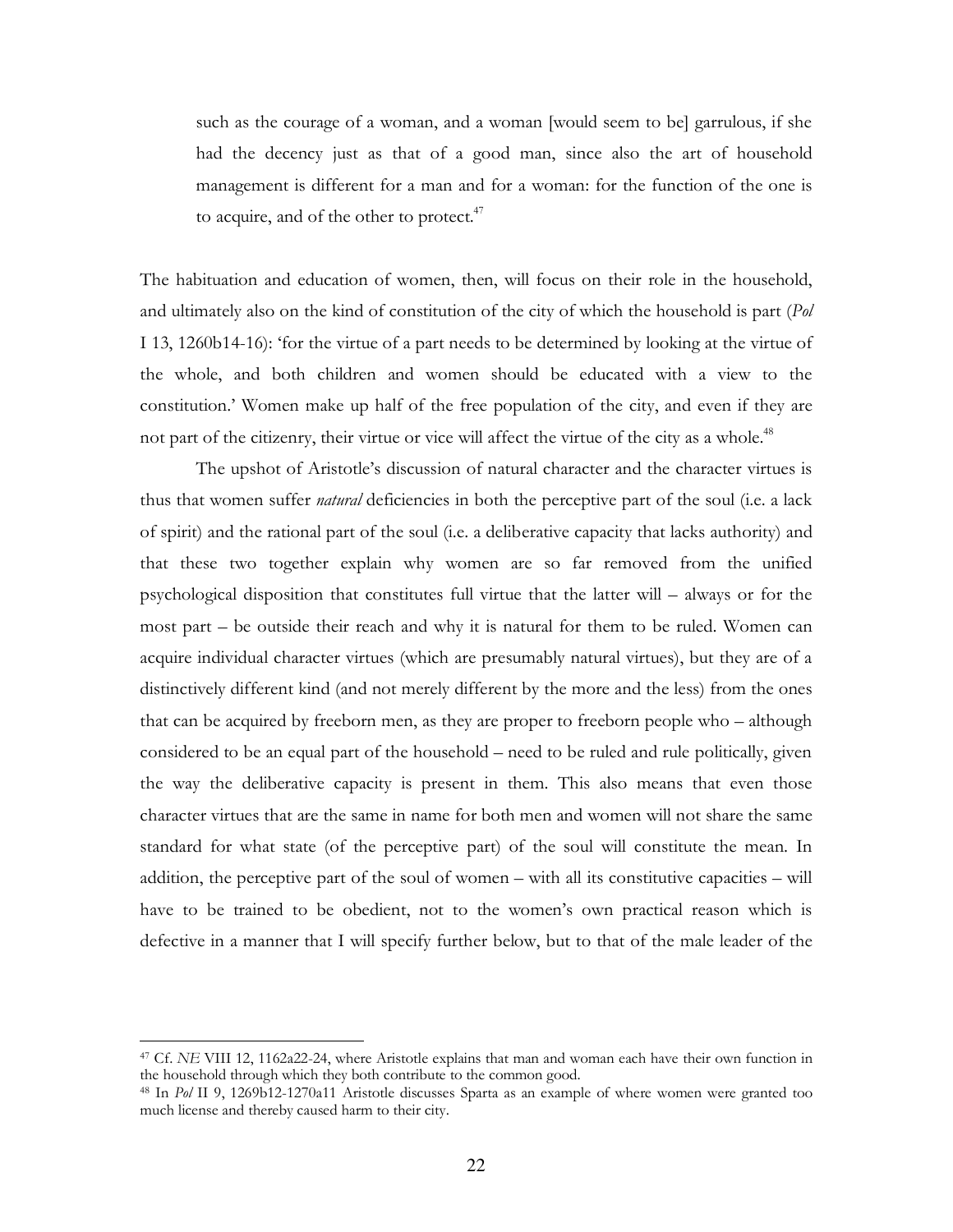household,<sup>49</sup> who is superior to her and who – ideally – has practical wisdom (or perhaps is in the process of developing it: at least his practical reason does not have any natural deficiencies that preclude him from acquiring practical wisdom).

# 3 The physiology of the moral deficiencies in women: 'lack of authority' and weakness of will

As we saw above, Aristotle attributes to women the character virtues of assistants, on the grounds that women are naturally ruled and because  $-$  just as the deliberative capacity is present differently in women from the way it is present in men, as in women it is 'without authority' - so too their character virtues must be present differently in them. However, even though women can – and ought to – develop their own proper character virtues (and when they do, will be ruled well and will contribute to the happiness of their household and state), they cannot develop *full* virtue and therefore become happy in the relevant, moral sense. For, as we said above, the latter requires the development of the intellectual virtue of practical wisdom, which is a virtue that belongs uniquely to freeborn men or perhaps even only to the rulers among them (as the intellectual virtue of those who are being ruled is true opinion: see Pol III 4, 1277b25-29). Women, on the other hand, are by nature suitable for being ruled rather than rule and, at least in the ideal city, are also by law or convention excluded from taking the role of ruler of cities. Women may well be clever, that is, they can possess the natural, but morally blind, counterpart to practical wisdom (see NE VI 13, 1144b1-17), and perhaps even acquire theoretical wisdom (if society grants her the education and leisure to do so), but in practical matters they ultimately depend on the rule of their fathers or husbands and therefore cannot act as autonomous moral agents. In this section, I turn to two psychological factors already mentioned above – namely the lack of authority of the deliberative capacity of women and their weakness of will – that contribute in particular to the *moral* dependence of women on men with the aim of specifying their physiological

<sup>&</sup>lt;sup>49</sup> See Deslauriers (2003), 216-217, who suggests that natural subjects can have a kind of full virtue by borrowing the practical wisdom from their natural rulers, while only possessing the virtue of the appetitive part of the soul in themselves. However, if my account of Aristotle's moral psychology in (Leunissen, forthcoming) is correct, then women cannot have *full* virtue of any kind, and certainly not the kind the activity of which constitutes happiness, since that requires a proportionate, balanced relation between the perceptive and rational parts of one and the same soul.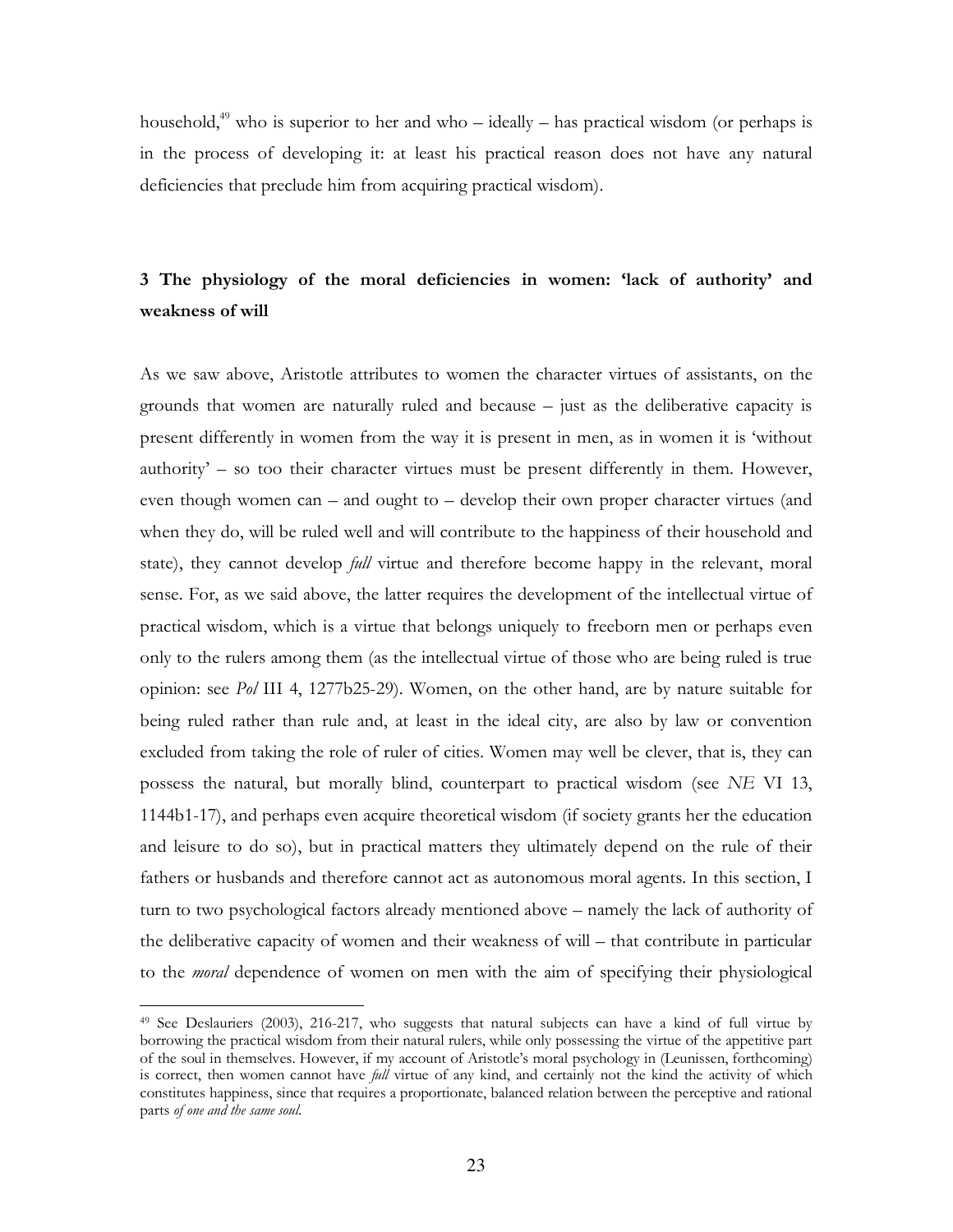underpinnings and their role in causing women to be morally deficient and dependent on men.

Starting with the lack of authority of the deliberative capacity of women: as I stressed above in section 2, it is important to realize that this is not simply a deficiency women have relative to the deliberative capacity of men, which causes their decisions to be rendered void simply as a matter of convention (for instance, because, in the society that Aristotle wrote about, men did not grant women any authority in matters concerning the city)<sup>50</sup> or as a result of a ranking of her field of authority that puts her below that of men (for instance, because the tasks women have authority over are for the sake of  $-$  and hence inferior to  $-$  the tasks men have authority over).<sup>51</sup> Instead, as the context makes clear, Aristotle is making a statement about the souls of women (and about the souls of natural slaves and children) and the ways in which their parts of the soul are *naturally* present in them (see Pol I 13, 1260a10-12 quoted above). Just as the absence of the deliberative capacity in the natural slave is a lack they have by nature and from birth, and just as the as of yet imperfect condition of the deliberative capacity of the child is a natural condition children have due to their biological immaturity, so too the 'lack of authority' of the deliberative capacity of women must be a natural, psychological differentiation. As I will argue in this section, I take the 'lack of authority' of the deliberative capacity in women to pertain to the lack of power her own decision has in overruling desire in the production of action, such that, if a woman's perceptive part of the soul is not virtuous, her knowledge of the good and the quality of her deliberations will not be able to correct for her imperfections in character, and her actions will be the result of 'weakness of will due to weakness'.<sup>52</sup>

In the context of Aristotle's psychology of action, the term *kurios* often refers to the factor that has the efficient causal power to enact motion. Sometimes it refers to a human being as a whole, who possesses the principle for his own actions and is therefore responsible for them (see NE III 5, 1114b31-1115a2 and EE II 6, 1223a4-5: δσων πράξεων δ άνθρωπός έστιν άρχη και κύριος; cf. also NE III 1, 1110a5-6, for a tyrant being in control of someone else's actions, and NE III 5, 1113b32-1114a4 on the drunk). Other times, the term

<sup>&</sup>lt;sup>50</sup> This is argued by, for instance, Swanson (1992).

<sup>&</sup>lt;sup>51</sup> This interpretation is proposed by Deslauriers (2003).

<sup>&</sup>lt;sup>52</sup> See Fortenbaugh (1977), 135-139 and Modrak (1994), 213 for similar interpretations but with a different explanation for why women suffer from this type of weakness of will.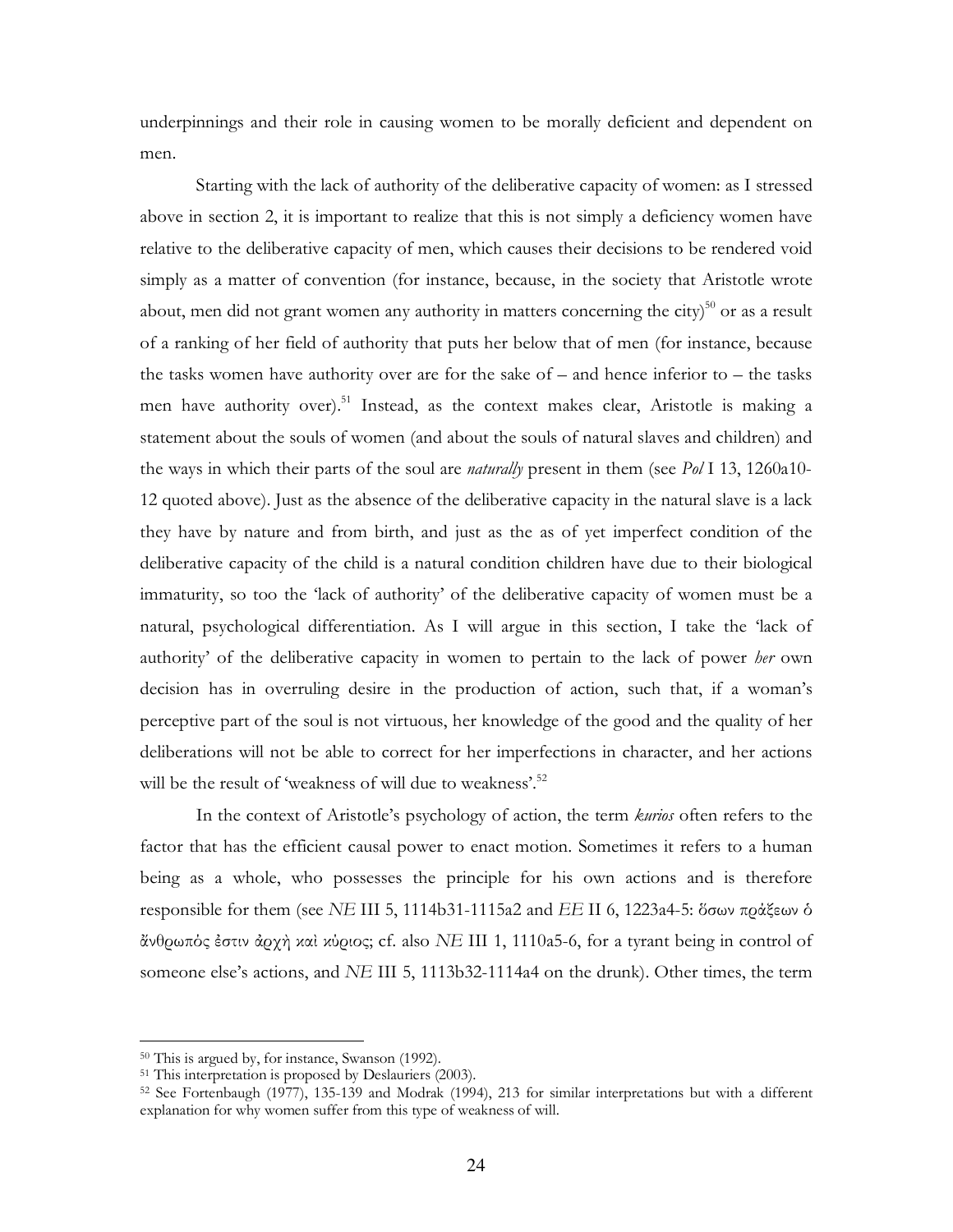refers more specifically to the capacities of thought and appetite, as for instance in the following text (*NE VI 2*, 1139a17-20):

There are three factors in the soul that control action and truth (τρία δή έστιν έν τῆ ψυχῇ τὰ κύρια πράξεως καὶ ἀληθείας), perception, thought, and desire. Of these, perception is no principle of action, for it is clear that animals have perception but no share in action…

In what follows, Aristotle goes on to identify decision – understood as 'thought combined with desire or desire combined with thought' as the principle of motion, and then claims that humankind is such a principle (*NE VI 2*, 1139b4-5; on thought and appetite being in control of motion, see also *DA* III 9, 433a4-8; a6-7: κυρία τῆς κινήσεως). And, according to Aristotle's natural scientific explanation of weakness of will in the *Nicomachean Ethics* (*NE* VII 3, 1147a24-b12; 1147a24-25: ἔτι καὶ ὧδε φυσικῶς ἄν τις ἐπιβλέψειε τὴν αἰτίαν), what the incontinent person no longer has when he is being affected is not the universal belief about the good, but the belief about particulars that controls action (1147b10: κυρία τῶν πράξεων; cf. *NE* VII 1, 1145b12-13 for Aristotle's general characterization of the incontinent as someone who knows what he is doing because of his passion is bad). In his case, instead of the belief about particulars, it is the appetite that leads him on, for '[appetite] is capable of moving each of the [bodily] parts' (*NE VII 3*, 1147a34-35).<sup>53</sup>

The psychological theory that explains the efficient causal power of thought and appetite in human action is provided in the *De Anima*. As Aristotle explains, all animal locomotion and action (also) in the non-moral sense involves desire and some kind of cognitive activity (whether of practical thought or of imagination) as their efficient causes  $(DA \text{ III } 10, 433a17-21)$ . In humans, these primary efficient causes are appetite (i.e., a nonrational desire) and wish (i.e. a rational desire issued by practical thought, as the outcome of deliberation). Now in the case of a virtuous person, the apparent good that is the object of appetite coincides with the real good that is the object of wish, and the two capacities

<sup>53</sup> See also *Divn Somn* 2, 463b23-31, where Aristotle discusses cases inwhich movements produced by, for instance, one kind of weather-phenomenon are overruled by a more 'authoritative motion' (κυριωτέρα ταύτης … κίνησις) stemming from another weather-phenomenon, such that the first no longer comes about, even if it had already produced signsin humans receptivetothem; see perhaps also*GA* II6,744b13(τῆςκυριωτάτης ἀρχῆς)and*IA* 6,707a8(ταύτηντὴντῆςκινήσεωςκυρίαν),whereAristotlereferstotheheartasbeingthe(most) controlling principle of motion.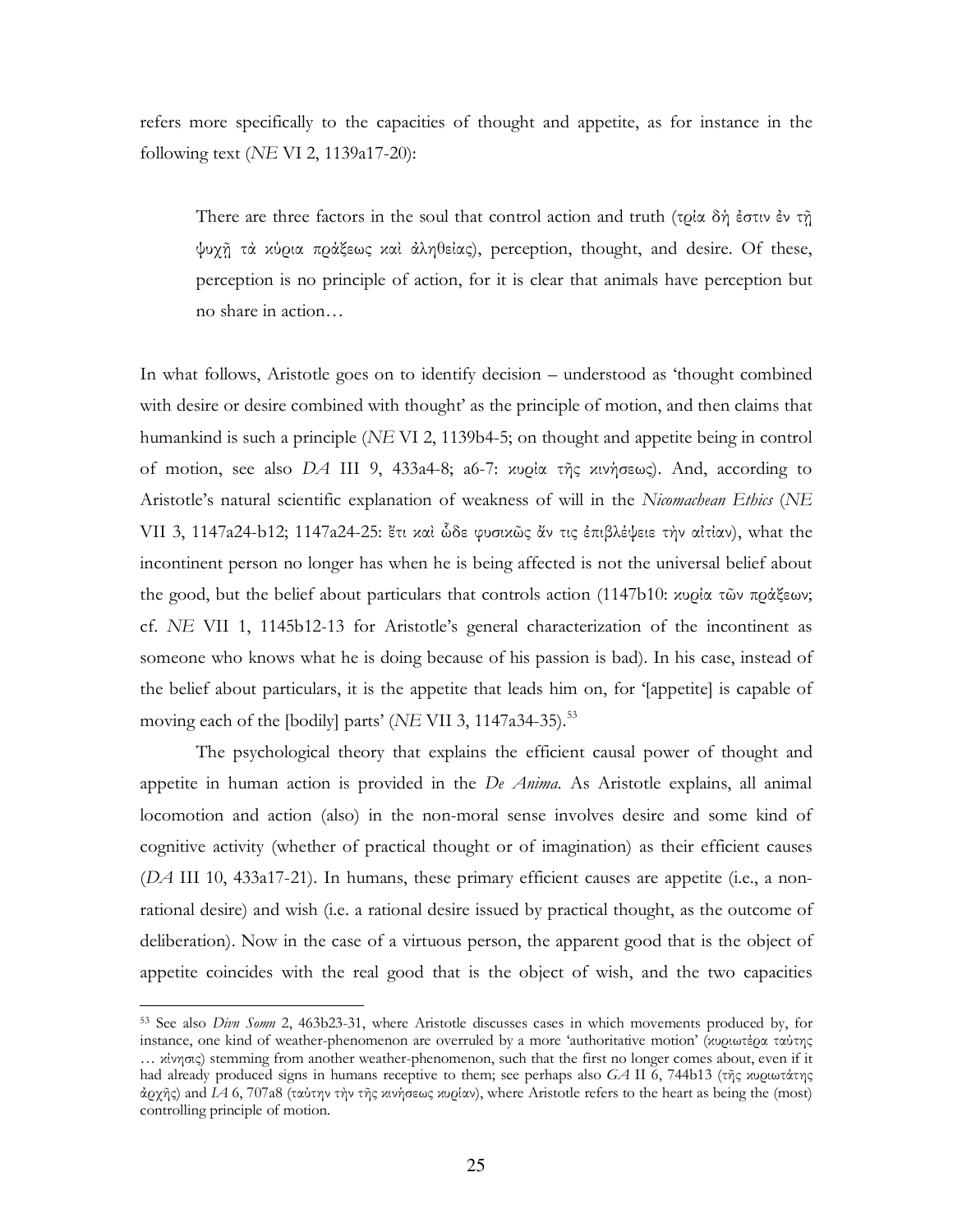produce the same locomotion or action. However, there are also cases – such as in the weakwilled or incontinent person – where 'the intellect orders and thought says to flee from something or to pursue it', but where 'one is not moved' and acts in accordance with appetite instead  $(DA \text{ III } 9, 433a1-3)$ , such that the motions issued by wish 'lose' from those issued by appetite. For, as Aristotle explains, sometimes appetite 'wins and moves it [i.e., wish], while at other times it [i.e. wish] [wins and moves] that one [i.e. appetite], like a ball, desire against desire'(*DA* III 11, 434a12-14). For physiologically speaking, bothwish and appetite produce heatings and coolings of the blood, which in their turn make the *pneuma* in the blood expand or contract, and these expansions or contractions then make the body move. However, as Aristotle explains in the *Metaphysics*, one cannot at the same time act in accordance with both wish and appetite if they are contrary to each other (*Meta* IX 5, 1048a21-24): one will have to have more authority than the other. In other words, whenever wish and appetite are not on a par in producing the same physiological changes in the human body, then whichever of the two has the greatest power will 'win'. And when appetite wins out, it will make the body move in accordance with its desire, and weakness of will results  $(DA \text{ III } 11, 434a14).$ <sup>54</sup> Aristotle stresses though, and this is important, that 'by nature the higher [desire] is always stronger in ruling and moves [the lower desire]' (*DA* III 11, 434a14-15: φύσει δὲ ἀεὶ ἡ ἄνω ἀρχικωτέρα καὶ κινεῖ). I take this to mean that by nature and hence in the 'normal', non-perverted person, the wish that is issued by the deliberative part of the soul has *more power* (i.e. is a stronger efficient cause) than appetite, the desire that belongs to the non-rational, perceptive part of the soul, such that even in cases of conflict wish is prone to win. My suggestion, then, is that in women, the natural case is the reverse: that is, the natural advantage that wish has over appetite in freeborn men is not present in women, and instead wish is less controlling, if not powerless, compared to the controlling power desire has over the actions of women. As a consequence, women are naturally more prone to weakness of will due to weakness than men, who are – thanks to the natural power of their wish – naturally more prone to continence.

 Aristotle never spells out what exactly the lack of authority in their deliberative capacity means for women (besides the fact that this qualifies them for being ruled in the manner of a statesman), but perhaps since the deliberative capacity of women is capable of

 $\overline{a}$ 

<sup>&</sup>lt;sup>54</sup> There are also cases in which neither the cognitive factor nor desire are in control of the motion, in which case the motion is non-voluntary: see *DM* 11, 703b9-11.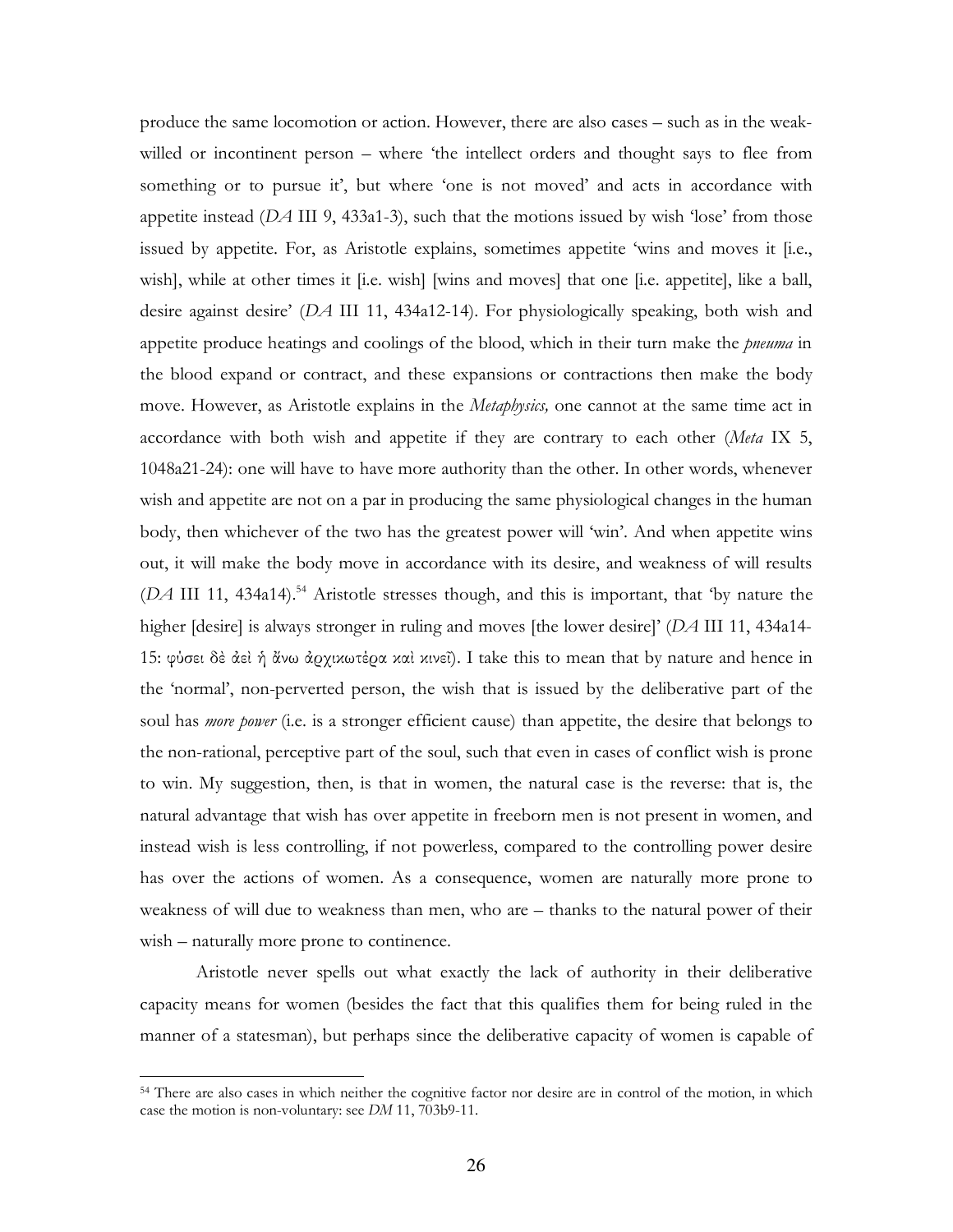issuing choice, but is not capable of issuing the kind of choice that has the 'authority' or power to overrule contrary desires, she is dependent on the authoritative choices of her father or husband not just in general for offering her guidance on what actions to perform, but also for the development of her particular virtues of character. Support for this suggestion can be found in Aristotle's account of the rational capacities in Meta IX 2, 1046a36-b7 and *Meta* IX 5, 1047b35-1048a24. Rational capacities<sup>55</sup> can only be found in ensouled beings that possess their own principle of motion and rest  $-$  i.e. that possess their own internal efficient cause – and can be realized in opposite directions (e.g. medical science can be actualized in the direction of health and of disease). And, as Aristotle explains, ensouled beings can themselves determine in which direction to realize their rational capacities, for what *controls* which of the contrary actualities will be produced is their desire or choice (Meta IX 2, 1046b7-24 and Meta IX 5, 1048a10-11: άνάγκη άρα έτερόν τι εἶναι τό κύριον λέγω δε τοῦτο ὄρεξιν ἢ προαίρεσιν). Character traits, that is, the natural capacities for character humans have from birth constitute such rational capacities that can be realized in opposite ways and that can therefore be made better or worse through habituation (see Pol VII 13, 1332a40-b3): that is, the development of the psychological disposition that constitutes character virtue depends on the direction in which desire and/or wish realize the individual natural character traits and on their successes in overcoming any natural tendencies among them in the direction of vice. Since in women the desires are naturally stronger than wish (even if compared to the desires of men, they are less strong or intense due to the lack of spirit in women) and since these desires are naturally skewed towards vice (such as cowardice, laziness, etc. due to this very same lack of spirit in women), they require the intervention of the authoritative choices of their husbands and fathers in order to overrule these desires and in order to develop the natural virtues of assistants. If this account is true, then it also means that, while the *male* child will grow out of his natural imperfection regarding his deliberative capacity (that is, if provided with the appropriate kind of diet, physical exercise, habituation and education, he can become both biologically and morally perfect), no change in conventions or education can restore the natural lack of authority in the deliberative capacity of women.<sup>56</sup> Producing character virtue in women thus involves

<sup>55</sup> As opposed to irrational ones, which are found in all kinds of natural entities and which can only be realized in one direction: e.g. fire can only move upwards.

<sup>&</sup>lt;sup>56</sup> The fact that the efficient causal power of the choices of women is naturally weak certainly has consequences for the role(s) women are supposed to (and allowed to) play in society according to Aristotle, but I believe that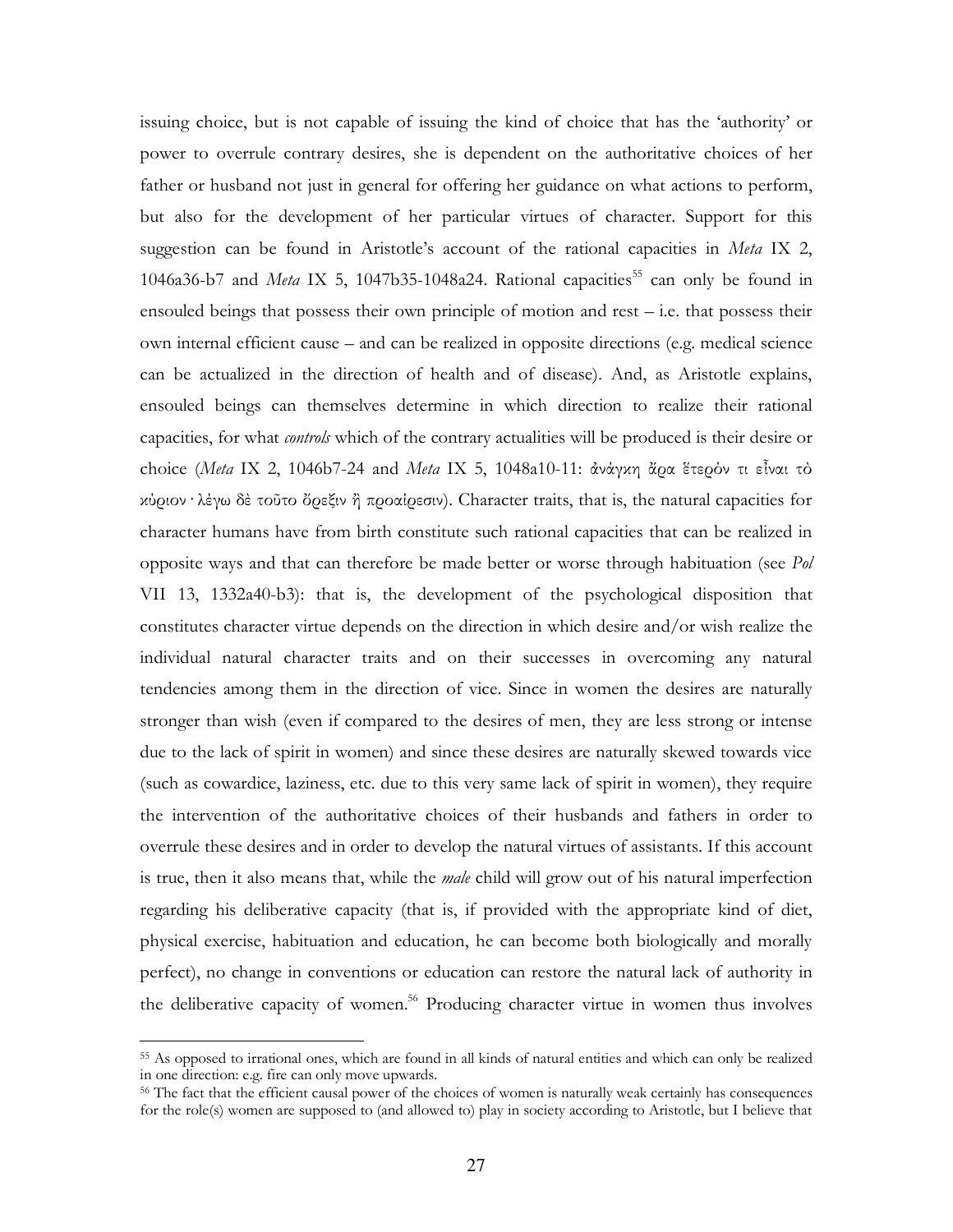habituating the natural character traits of women in the direction of the natural virtues, while making their desires obedient to the choices of their male guardians.

Is there any evidence, then, that Aristotle believed women to be naturally prone to weakness of will, which is the second factor I mentioned as contributing in particular to the moral dependence of women on men? The following passage, which deals with weakness as a character trait naturally found in women, suggests that there is (NE VII 7, 1150b1-3; 12-16):

Someone who is deficient with regard to the things the many withstand and are capable [of withstanding], that person is weak and effeminate ( $\omega$  $\delta \tau$ oc  $\mu \alpha \lambda \alpha \chi$  $\alpha \alpha$ ) τρυφῶν); for effeminacy too is a kind of weakness. (...) But [it is surprising] if someone is defeated by and is not capable of withstanding things against which the many are capable of resisting, when this is not because of the nature of one's stock or because of disease, such as the weakness among the Scythian kings<sup>57</sup> that is due to their stock and that sets the female apart from the male (ώς τὸ θῆλυ πρὸς τὸ ἄρρεν διέστηκεν).

In this context, weakness refers to the inability to withstand pain and potentially other physical discomforts most people – or most men – are capable of resisting (see  $EE$  II 6, 1202b29-36 and NE III 7, 1146a14-15),<sup>58</sup> but women are not (cf. NE IX 11, 1171b10-11 where Aristotle suggests that 'women and effeminate men' indulge in their pain and love to share it with others). When found in men this kind of weakness is 'surprising', not pardonable, and categorized under the rubric of 'weakness of will due to weakness' (ἀσθένεια), which Aristotle describes as not staying with the result of one's deliberation due to passion (NE VII 7, 1150b19-21)<sup>59</sup> and which ought to be contrasted with weakness of will due to impetuousness, where passion keeps one from deliberating. However, in women (and in the Scythian kings, among whom weakness runs in the family) the opposite seems to be the case: it would not be surprising to find this kind of weakness among them, as it is part of

if women lack conventional authority over men, they do so in virtue of a natural lack of authority that belongs to their own deliberative capacity.

<sup>&</sup>lt;sup>57</sup> The Scythians were considered to be the most effeminate people according to the Greeks: see Hipp Airs, Waters, Places 17-22.

<sup>&</sup>lt;sup>58</sup> See Mayhew (2004), 98-99. Of course, weakness may also occur naturally in men (in which case it perhaps can be detected physiognomically by the presence of straight evebrows: see  $HA$  I 9, 491b1415).

<sup>&</sup>lt;sup>59</sup> Plato also associates effeminacy and weakness with cowardice, another trait Aristotle associates with women: see Rep IX 590b3-4.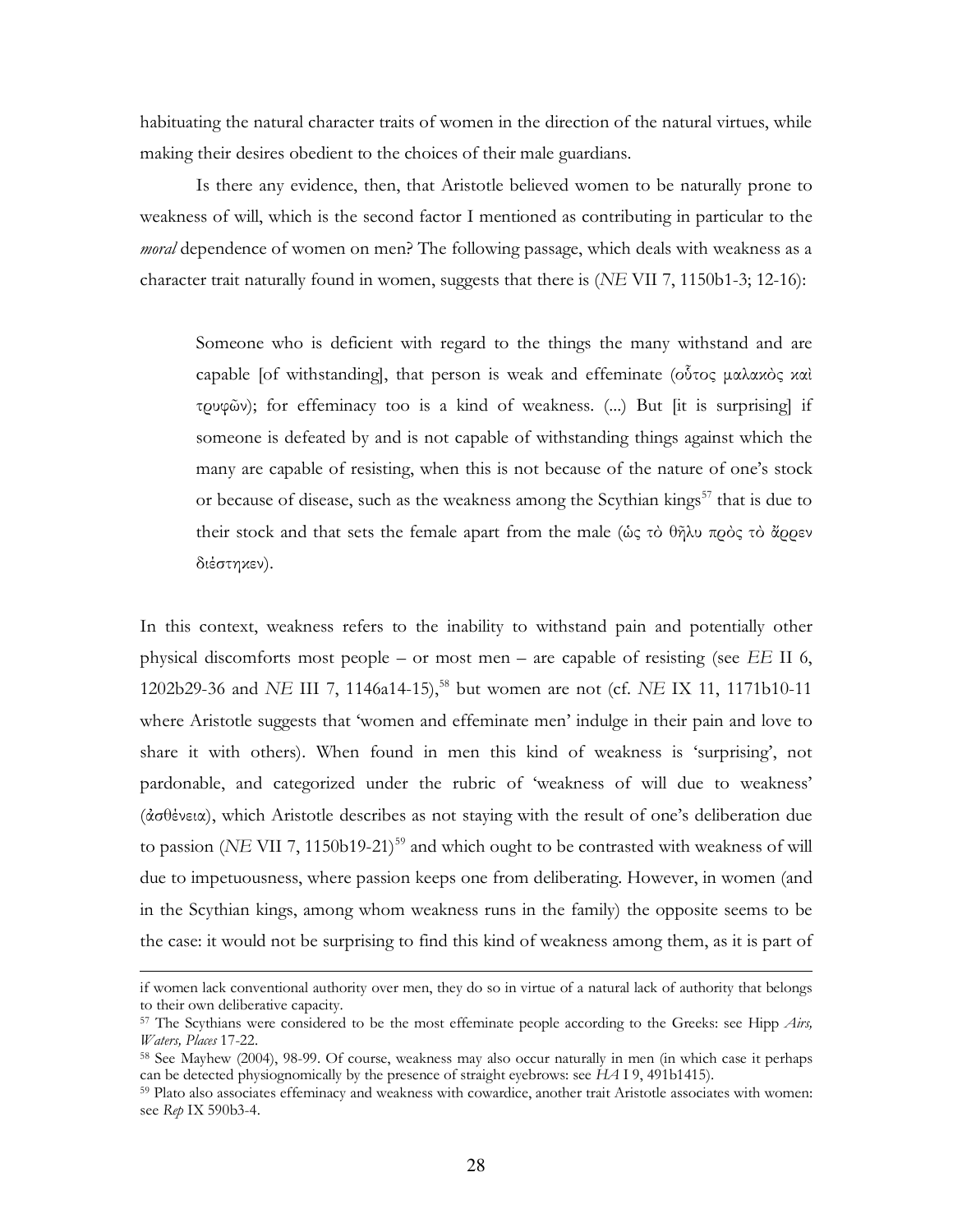their natural differentiation from men, and therefore should be pardoned. Aristotle also associates it with plotting (*NE VII 10*, 1152a18-19), which as we already saw is a natural character trait of women, and argues that the natural version of this kind of weakness is harder to cure than the habituated one (*NE* VII 10, 1152a27-33), which implies that it is very hard for women to overcome this natural trait and change it for the better.

Aristotle does not mention in the *Nicomachean Ethics* whether women by nature also suffer from weakness of will due to impetuousness, but in the *Generation of Animals* (see *GA* IV 5, 774a3-6) he associates weakness of will with regard to sexual intercourse (and which is therefore driven by sexual appetites, $60$  and not by spirit) that is found in a certain group of women (τῶν γυναικῶν ὅσαι πρὸς τὴν ὁµιλίαν ἀκρατεῖς) with the presence of an excess of seminal residue in them. This seems to suggest that this is kind of weakness of will is due to a diseased condition of the body, rather than a normal or natural one that can be found in all women  $(GA IV 5, 774a5-6)$ : 'for once the seminal residue has been excreted', on account of the woman having had many children, 'it no longer produces the desire for this sexual intercourse' οὐκέτι ποιεῖ τῆς ὁμιλίας ταύτης ἐπιθυμίαν).<sup>61</sup> This condition might be more common during puberty, for in *HA* VII 1, 581b11-21 Aristotle explains how young girls during puberty are vulnerable to their developing sexual impulses and therefore need to be put under surveillance, lest they develop bad habits (and a more licentious character: see *Pol* VII 16, 1335a22-24) as a result of giving into them. However, Aristotle quickly adds here that this also applies to boys (*HA* VII 1, 581b17: καὶ οἱ ἄρρενες), so that perhaps in both men and women an excess of seminal residue (as occurs, for instance, during puberty) produces such strong sexual appetites that it makes them vulnerable to weakness of will due to impetuousness.<sup>62</sup> (It should be added, though, that the lack of spirit in women, as discussed above, possibly affects their deliberative process in a way that resembles neither types of weakness of will: given that they lack any incentive for action, women may take a long time to conclude the deliberative process – if they ever reach a conclusion at all – which would result in inaction, rather than in incontinence.)

 $\overline{a}$ 

<sup>&</sup>lt;sup>60</sup> The experience of sexual appetites in itself is natural for both men and women (cf. perhaps  $P_0/12$ , 1252a27-29, where Aristotle states that both men and women have natural impulse to come together for procreation), and is acceptable in moderate degrees and if experienced at the right time, in the right way, etc. (see *NE III 11*, 1119a16-19).

 $61$  See also  $HA$  VII 1, 582a25-2, where Aristotle reports that women who are sexually lustful become more 'sedate and temperate' (καθίστανται δὲ καὶ σωφρονίζονται μᾶλλον) after having given birth to three children.

 $62$  Cf. *HA* VII 1, 582a22-23 where Aristotle refers to 'the more lustful among men and women': the natural character flaw can be found among both genders.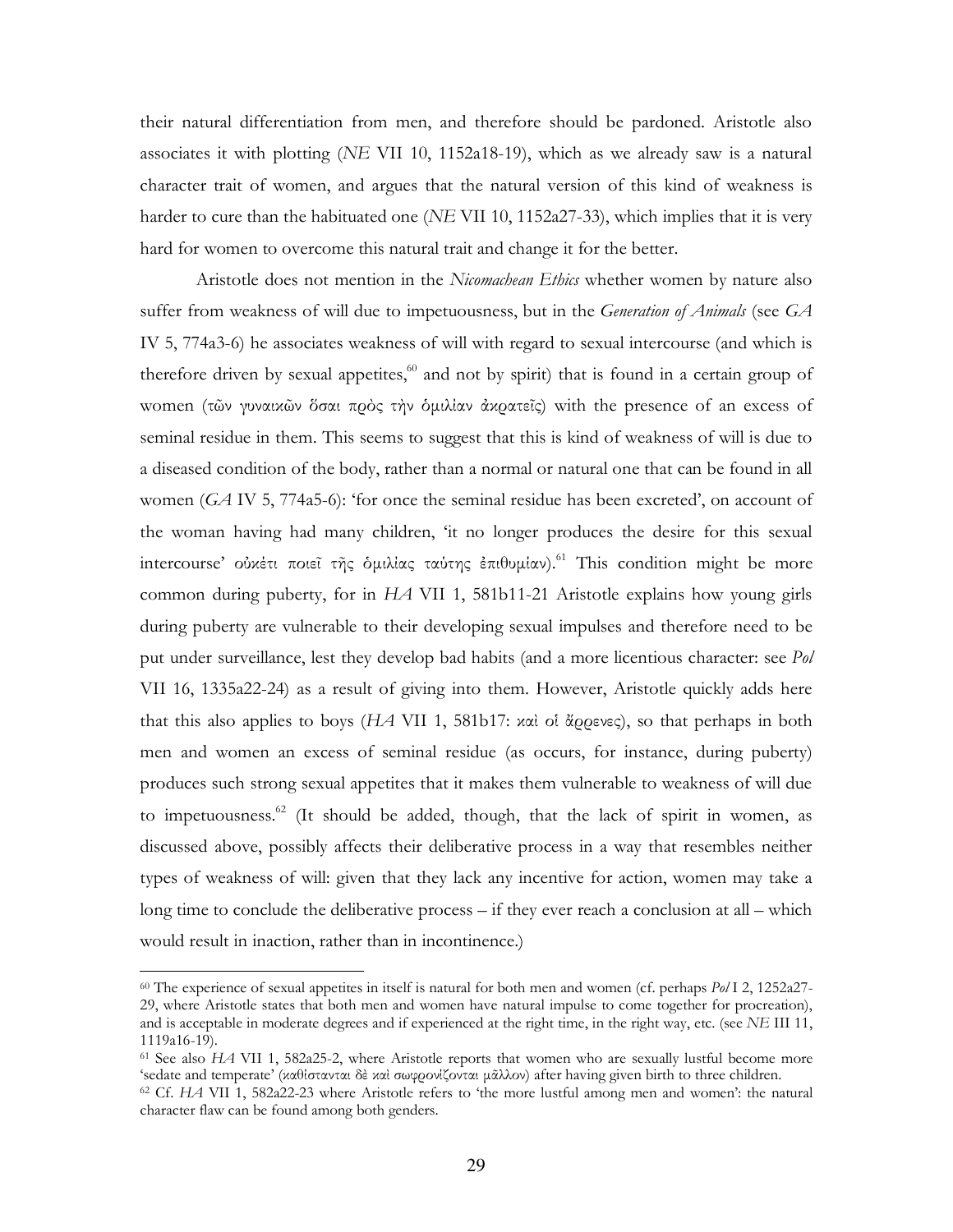In sum, it looks like Aristotle believes that women suffer from a natural, pardonable version of weakness of will due to weakness, such that (even minor) pain can keep them from following through on the outcomes of their deliberations. However, weakness of will due to impetuousness is *not* among the natural conditions of women.

#### **Conclusion**

#####

#### **References**

Deslauriers, M. (2003) 'The Virtues of Women and Slaves', Oxford Studies in Ancient Philosophy 25,213-231.

Deslauriers, M. (2009), 'Sexual Difference in Aristotle's Politics and His Biology', The Classical *World* 102.3,215-231.

Henry, D. (2007), 'How Sexist is Aristotle's Developmental Biology?', *Phronesis* 52, 251-269.

Horowitz,M.C.(1976),'AristotleandWomen',*Journal of the History of Biology* 9.2,183-213.

Leunissen, M. (2010), *Explanation and Teleology in Aristotle's Science of* Nature, Cambridge.

Lloyd,G.E.R.(1983),*Science, Folklore and Ideology: Studies in the Life Sciences in Ancient* Greece, Cambridge.

Mayhew, R. (2004), *The Female in Aristotle's Biology: Reason or Rationalization*, The University of Chicago Press.

Nielsen, K. (2008), 'The Private Parts of Animals: Aristotle on the Teleology of Sexual Difference',*Phronesis* 53,373-405.

Witt, C. (1988), 'Form, Normativity, and Gender in Aristotle. A Feminist Perspective'